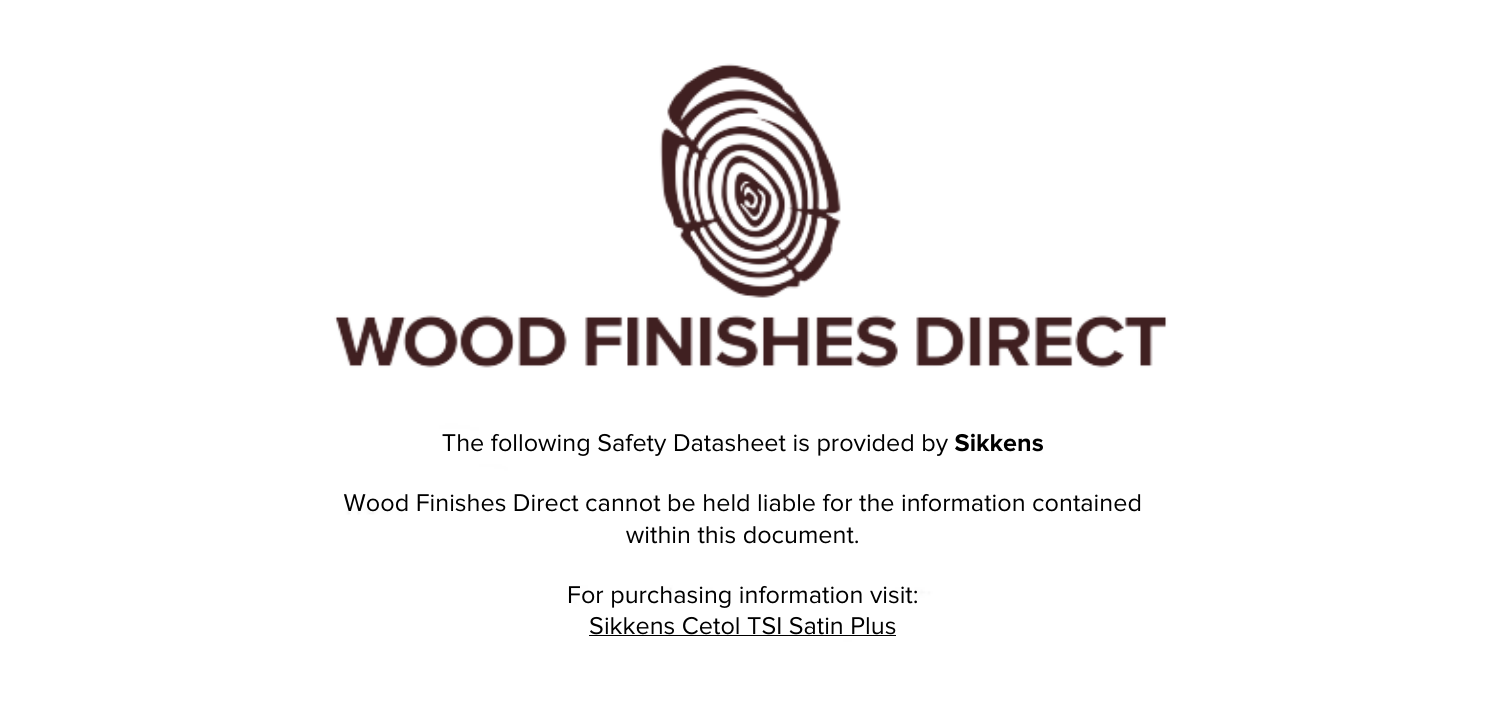

# **SAFETY DATA SHEET**

CETOL TSI SATIN PLUS

| undertaking                                           | SECTION 1: Identification of the substance/mixture and of the company/                                                      |
|-------------------------------------------------------|-----------------------------------------------------------------------------------------------------------------------------|
| 1.1. Product identifier                               |                                                                                                                             |
| <b>Product name</b>                                   | $\overline{V}$ CETOL TSI SATIN PLUS                                                                                         |
|                                                       | 1.2. Relevant identified uses of the substance or mixture and uses advised against                                          |
| <b>Product use</b>                                    | $\sqrt{\ }$ Solvent borne coating for interior use.<br>t                                                                    |
| 1.3. Details of the supplier of the safety data sheet |                                                                                                                             |
|                                                       | Akzo Nobel Decorative Coatings,                                                                                             |
|                                                       | Wexham Road,                                                                                                                |
|                                                       | Slough, Berkshire,<br>United Kingdom, SL2 5DS,                                                                              |
|                                                       | Tel.: +44 (0) 333 222 70 70                                                                                                 |
|                                                       | www.sikkens.co.uk                                                                                                           |
| e-mail address of person<br>responsible for this SDS  | : sikkens.advice@akzonobel.com                                                                                              |
| 1.4 Emergency telephone number                        |                                                                                                                             |
| <b>Telephone number</b>                               | : Emergency number is - 01753 550000 (24 hours)<br>International Sikkens 24 hours emergency number:<br>Tel.: +31 71 3086944 |
| <b>Version</b>                                        | : 18.02                                                                                                                     |
| Date of previous issue                                | $\cdot$ 30-6-2021                                                                                                           |
| <b>SECTION 2: Hazards identification</b>              |                                                                                                                             |
| 2.1 Classification of the substance or mixture        |                                                                                                                             |
| <b>Product definition</b>                             | : Mixture                                                                                                                   |
|                                                       | <b>Classification according to Regulation (EC) No. 1272/2008 [CLP/GHS]</b>                                                  |
| Flam. Liq. 3, H226                                    |                                                                                                                             |
| <b>STOT SE 3, H336</b>                                |                                                                                                                             |
|                                                       | The product is classified as hazardous according to Regulation (EC) 1272/2008 as amended.                                   |
| <b>Ingredients of unknown</b><br>toxicity             | $: 0\%$                                                                                                                     |
| <b>Ingredients of unknown</b><br>ecotoxicity          | $: 0\%$                                                                                                                     |
|                                                       | See Section 16 for the full text of the H statements declared above.                                                        |

See Section 11 for more detailed information on health effects and symptoms.

#### **2.2 Label elements**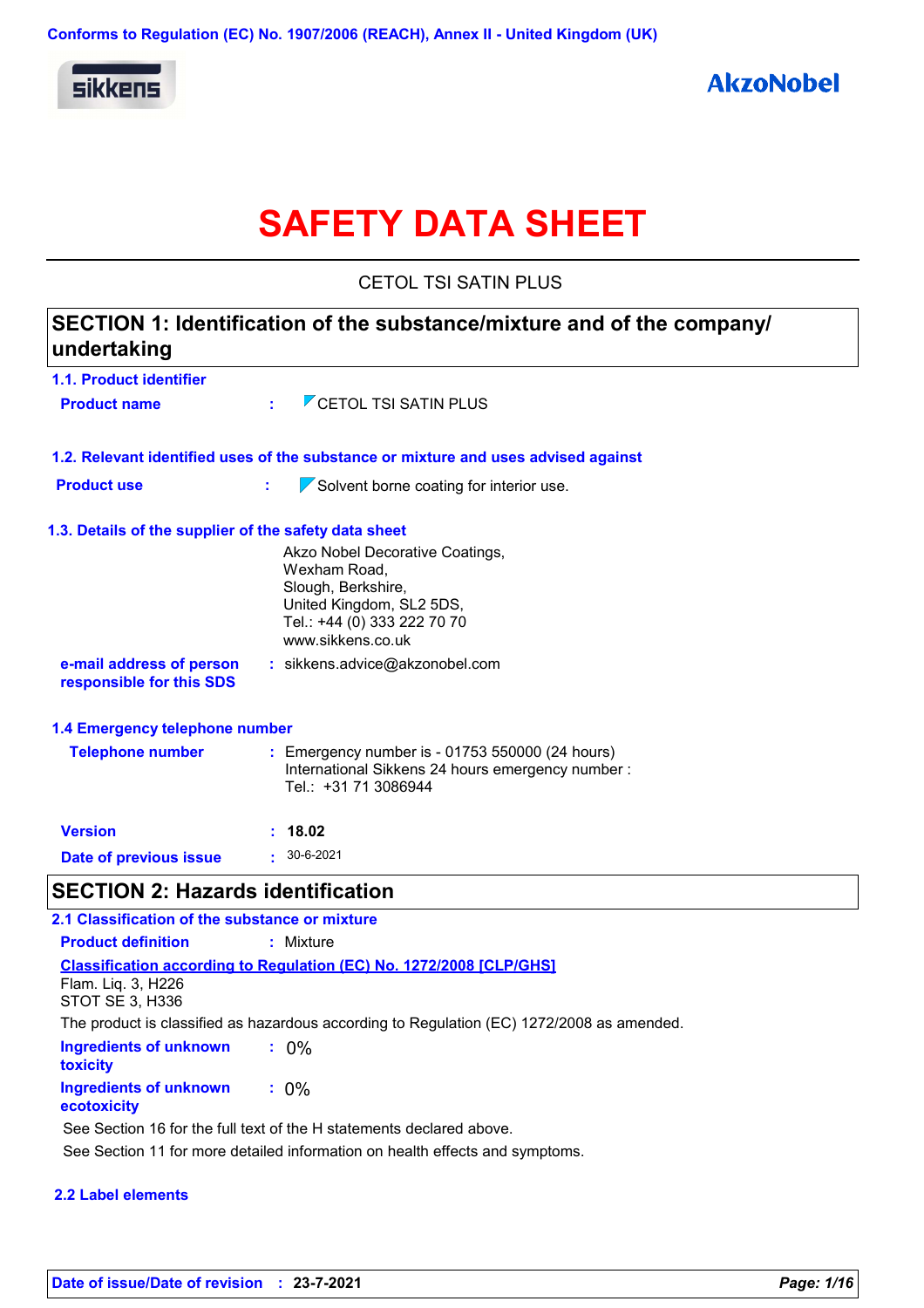## **SECTION 2: Hazards identification**

| <b>Hazard pictograms</b>                                                                                                                                        |                                                                                                                                                                                                        |
|-----------------------------------------------------------------------------------------------------------------------------------------------------------------|--------------------------------------------------------------------------------------------------------------------------------------------------------------------------------------------------------|
| <b>Signal word</b>                                                                                                                                              | : Warning                                                                                                                                                                                              |
| <b>Hazard statements</b>                                                                                                                                        | : H226 - Flammable liquid and vapour.<br>H336 - May cause drowsiness or dizziness.                                                                                                                     |
| <b>Precautionary statements</b>                                                                                                                                 |                                                                                                                                                                                                        |
| <b>General</b>                                                                                                                                                  | : P102 - Keep out of reach of children.<br>P101 - If medical advice is needed, have product container or label at hand.                                                                                |
| <b>Prevention</b>                                                                                                                                               | : P210 - Keep away from heat, hot surfaces, sparks, open flames and other ignition<br>sources. No smoking.<br>P271 - Use only outdoors or in a well-ventilated area.<br>P261 - Avoid breathing vapour. |
| <b>Response</b>                                                                                                                                                 | : P304 + P312 - IF INHALED: Call a POISON CENTER or doctor if you feel unwell.                                                                                                                         |
| <b>Storage</b>                                                                                                                                                  | : P405 - Store locked up.<br>P403 + P233 - Store in a well-ventilated place. Keep container tightly closed.<br>P403 + P235 - Keep cool.                                                                |
| <b>Disposal</b>                                                                                                                                                 | : P501 - Dispose of contents and container in accordance with all local, regional,<br>national or international regulations.                                                                           |
| <b>Hazardous ingredients</b>                                                                                                                                    | : Hydrocarbons, C9-C11, n-alkanes, isoalkanes, cyclics, <2% aromatics                                                                                                                                  |
| <b>Supplemental label</b><br>elements                                                                                                                           | : Repeated exposure may cause skin dryness or cracking.                                                                                                                                                |
| <b>Annex XVII - Restrictions</b><br>on the manufacture,<br>placing on the market and<br>use of certain dangerous<br>substances, mixtures and<br><b>articles</b> | : Not applicable.                                                                                                                                                                                      |
| <b>Special packaging requirements</b>                                                                                                                           |                                                                                                                                                                                                        |
| <b>Containers to be fitted</b><br>with child-resistant<br>fastenings                                                                                            | : Not applicable.                                                                                                                                                                                      |
| <b>Tactile warning of danger</b>                                                                                                                                | : Not applicable.                                                                                                                                                                                      |
| 2.3 Other hazards                                                                                                                                               |                                                                                                                                                                                                        |
| <b>Product meets the criteria</b><br>for PBT or vPvB according<br>to Regulation (EC) No.<br>1907/2006, Annex XIII                                               | : This mixture does not contain any substances that are assessed to be a PBT or a<br>vPvB.                                                                                                             |
| Other hazards which do<br>not result in classification                                                                                                          | : None known.                                                                                                                                                                                          |

## **SECTION 3: Composition/information on ingredients**

| <b>Product/ingredient name</b>                                                                     | <b>Identifiers</b>                                                  | $\frac{9}{6}$ | <b>Regulation (EC) No.</b><br>1272/2008 [CLP]                               | <b>Type</b> |
|----------------------------------------------------------------------------------------------------|---------------------------------------------------------------------|---------------|-----------------------------------------------------------------------------|-------------|
| Hydrocarbons, C9-C11, n-alkanes, REACH #:<br>isoalkanes, cyclics, <2% aromatics   01-2119463258-33 |                                                                     | $≥10 - ≤25$   | Flam. Liq. 3, H226<br>STOT SE 3, H336<br>Asp. Tox. 1, H304<br><b>EUH066</b> | [1]         |
| Naphtha (petroleum), hydrotreated<br>heavy                                                         | IREACH #:<br>01-2119457273-39<br>EC: $265-150-3$<br>CAS: 64742-48-9 | l≥10 - ≤25    | Asp. Tox. 1, H304<br>EUH066                                                 | $\vert$ [1] |
| (2-methoxymethylethoxy)propanol                                                                    | REACH #:                                                            | ≤0.1          | Not classified.                                                             | $[2]$       |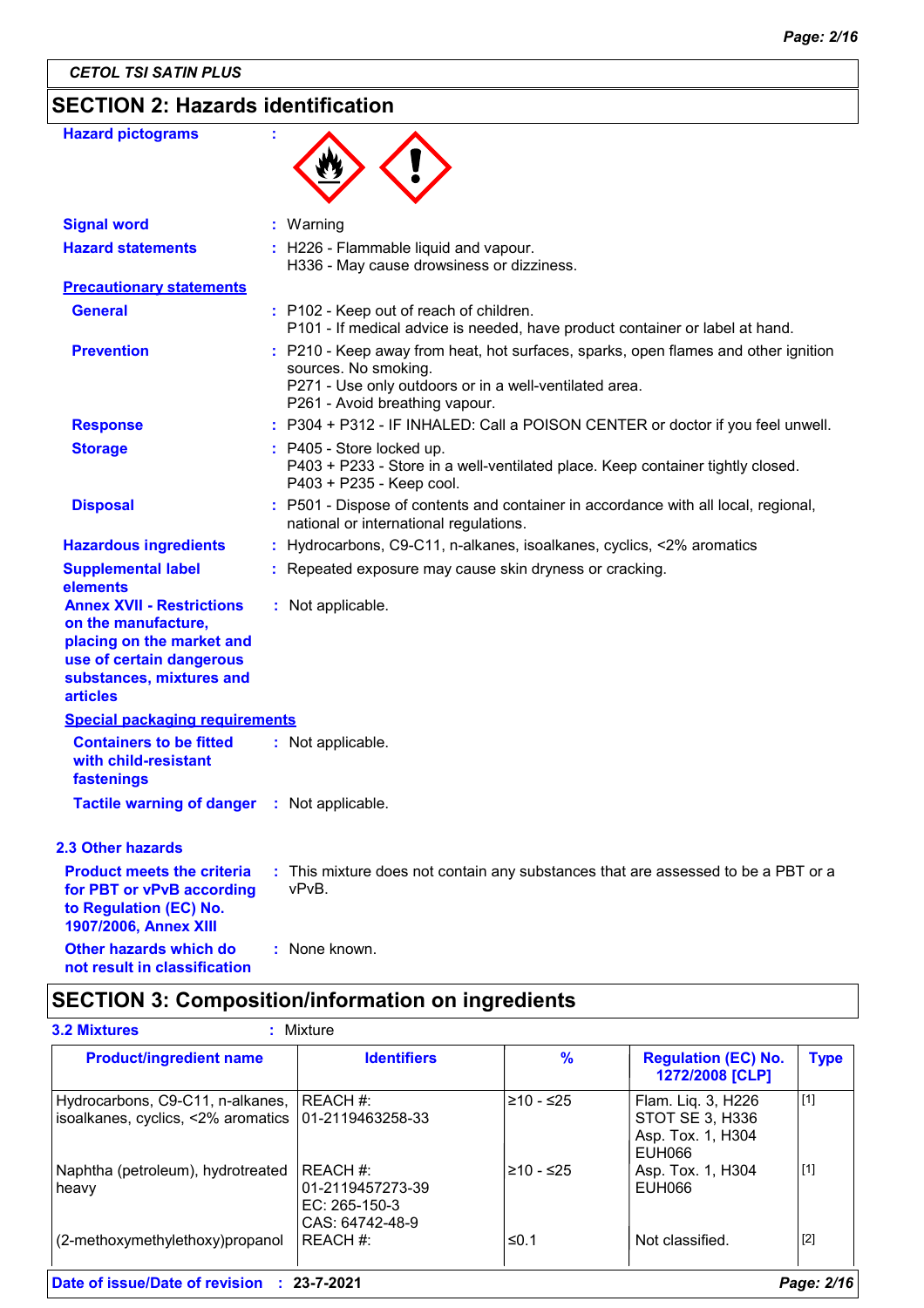*CETOL TSI SATIN PLUS*

## **SECTION 3: Composition/information on ingredients**

|                                         | 01-2119450011-60<br>EC: $252-104-2$<br>CAS: 34590-94-8 |       |                                                                                             |         |
|-----------------------------------------|--------------------------------------------------------|-------|---------------------------------------------------------------------------------------------|---------|
| 2-ethylhexanoic acid, manganese<br>salt | EC: 240-085-3<br>CAS: 15956-58-8                       | ≤0.1  | Eye Irrit. 2, H319<br>Repr. 2, H361<br><b>STOT RE 2, H373</b><br>Aquatic Chronic 2,<br>H411 | [1] [2] |
| 2-butoxyethanol                         | EC: 203-905-0<br>CAS: 111-76-2<br>Index: 603-014-00-0  | < 0.1 | Acute Tox. 4, H302<br>Acute Tox. 3, H331<br>Skin Irrit. 2, H315<br>Eye Irrit. 2, H319       | [1] [2] |
|                                         |                                                        |       | See Section 16 for<br>the full text of the H<br>statements declared<br>above.               |         |

There are no additional ingredients present which, within the current knowledge of the supplier and in the

concentrations applicable, are classified as hazardous to health or the environment, are PBTs, vPvBs or Substances of equivalent concern, or have been assigned a workplace exposure limit and hence require reporting in this section.

Type

[1] Substance classified with a health or environmental hazard

[2] Substance with a workplace exposure limit

.<br>[3] Substance meets the criteria for PBT according to Regulation (EC) No. 1907/2006, Annex XIII

[4] Substance meets the criteria for vPvB according to Regulation (EC) No. 1907/2006, Annex XIII

[5] Substance of equivalent concern

[6] Additional disclosure due to company policy

Occupational exposure limits, if available, are listed in Section 8.

### **SECTION 4: First aid measures**

#### **4.1 Description of first aid measures**

| <b>General</b>                    | : In all cases of doubt, or when symptoms persist, seek medical attention. Never give<br>anything by mouth to an unconscious person. If unconscious, place in recovery<br>position and seek medical advice.                                                                                                             |
|-----------------------------------|-------------------------------------------------------------------------------------------------------------------------------------------------------------------------------------------------------------------------------------------------------------------------------------------------------------------------|
| <b>Eye contact</b>                | : Remove contact lenses, irrigate copiously with clean, fresh water, holding the<br>eyelids apart for at least 10 minutes and seek immediate medical advice.                                                                                                                                                            |
| <b>Inhalation</b>                 | : Remove to fresh air. Keep person warm and at rest. If not breathing, if breathing is<br>irregular or if respiratory arrest occurs, provide artificial respiration or oxygen by<br>trained personnel.                                                                                                                  |
| <b>Skin contact</b>               | : Remove contaminated clothing and shoes. Wash skin thoroughly with soap and<br>water or use recognised skin cleanser. Do NOT use solvents or thinners.                                                                                                                                                                 |
| <b>Ingestion</b>                  | : If swallowed, seek medical advice immediately and show the container or label.<br>Keep person warm and at rest. Do NOT induce vomiting.                                                                                                                                                                               |
| <b>Protection of first-aiders</b> | : No action shall be taken involving any personal risk or without suitable training. If it<br>is suspected that fumes are still present, the rescuer should wear an appropriate<br>mask or self-contained breathing apparatus. It may be dangerous to the person<br>providing aid to give mouth-to-mouth resuscitation. |

#### **4.2 Most important symptoms and effects, both acute and delayed**

There are no data available on the mixture itself. The mixture has been assessed following the conventional method of the CLP Regulation (EC) No 1272/2008 and is classified for toxicological properties accordingly. See Sections 2 and 3 for details.

Exposure to component solvent vapour concentrations in excess of the stated occupational exposure limit may result in adverse health effects such as mucous membrane and respiratory system irritation and adverse effects on the kidneys, liver and central nervous system. Symptoms and signs include headache, dizziness, fatigue, muscular weakness, drowsiness and, in extreme cases, loss of consciousness.

Solvents may cause some of the above effects by absorption through the skin. Repeated or prolonged contact with the mixture may cause removal of natural fat from the skin, resulting in non-allergic contact dermatitis and absorption through the skin.

If splashed in the eyes, the liquid may cause irritation and reversible damage.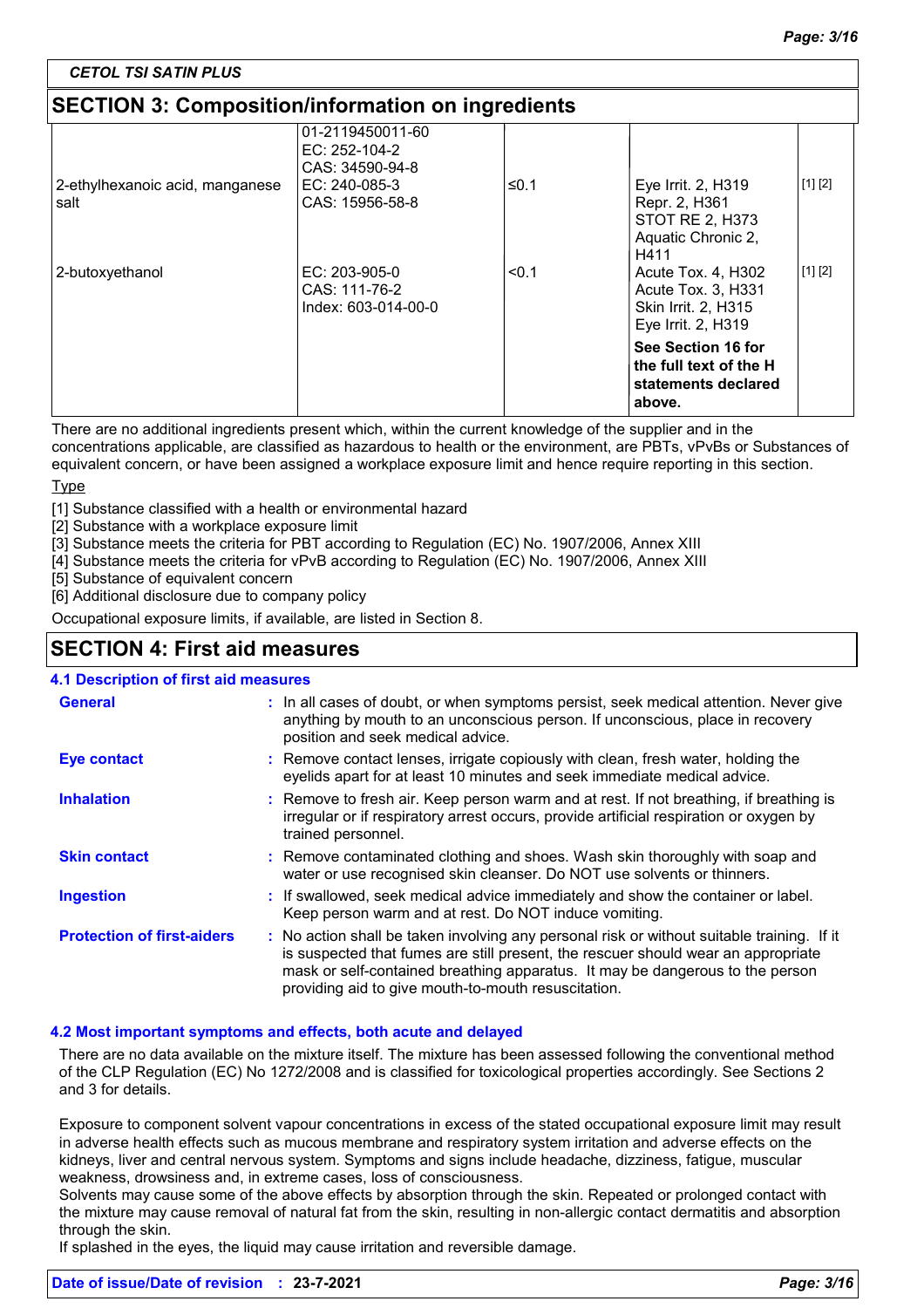*CETOL TSI SATIN PLUS*

### **SECTION 4: First aid measures**

Ingestion may cause nausea, diarrhea and vomiting.

This takes into account, where known, delayed and immediate effects and also chronic effects of components from short-term and long-term exposure by oral, inhalation and dermal routes of exposure and eye contact.

#### **4.3 Indication of any immediate medical attention and special treatment needed**

| <b>Notes to physician</b>  | : In case of inhalation of decomposition products in a fire, symptoms may be delayed.<br>The exposed person may need to be kept under medical surveillance for 48 hours. |
|----------------------------|--------------------------------------------------------------------------------------------------------------------------------------------------------------------------|
| <b>Specific treatments</b> | : No specific treatment.                                                                                                                                                 |

See toxicological information (Section 11)

|                                                                   | <b>SECTION 5: Firefighting measures</b>                                                                                      |  |  |  |  |
|-------------------------------------------------------------------|------------------------------------------------------------------------------------------------------------------------------|--|--|--|--|
| 5.1 Extinguishing media<br><b>Suitable extinguishing</b><br>media | : Recommended: alcohol-resistant foam, $CO2$ , powders, water spray.                                                         |  |  |  |  |
| <b>Unsuitable extinguishing</b><br>media                          | : Do not use water jet.                                                                                                      |  |  |  |  |
|                                                                   | 5.2 Special hazards arising from the substance or mixture                                                                    |  |  |  |  |
| <b>Hazards from the</b><br>substance or mixture                   | : Fire will produce dense black smoke. Exposure to decomposition products may<br>cause a health hazard.                      |  |  |  |  |
| <b>Hazardous combustion</b><br>products                           | : Decomposition products may include the following materials: carbon monoxide,<br>carbon dioxide, smoke, oxides of nitrogen. |  |  |  |  |
| <b>5.3 Advice for firefighters</b>                                |                                                                                                                              |  |  |  |  |
| <b>Special protective actions</b><br>for fire-fighters            | : Cool closed containers exposed to fire with water. Do not release runoff from fire to<br>drains or watercourses.           |  |  |  |  |
| <b>Special protective</b>                                         | : Appropriate breathing apparatus may be required.                                                                           |  |  |  |  |

**equipment for fire-fighters**

### **SECTION 6: Accidental release measures**

| 6.1 Personal precautions, protective equipment and emergency procedures |  |                                                                                                                                                                                                                                                                                    |  |
|-------------------------------------------------------------------------|--|------------------------------------------------------------------------------------------------------------------------------------------------------------------------------------------------------------------------------------------------------------------------------------|--|
| For non-emergency<br>personnel                                          |  | : Exclude sources of ignition and ventilate the area. Avoid breathing vapour or mist.<br>Refer to protective measures listed in sections 7 and 8.                                                                                                                                  |  |
| For emergency responders                                                |  | : If specialised clothing is required to deal with the spillage, take note of any<br>information in Section 8 on suitable and unsuitable materials. See also the<br>information in "For non-emergency personnel".                                                                  |  |
| <b>6.2 Environmental</b><br>precautions                                 |  | : Do not allow to enter drains or watercourses. If the product contaminates lakes,<br>rivers, or sewers, inform the appropriate authorities in accordance with local<br>regulations.                                                                                               |  |
| 6.3 Methods and material<br>for containment and<br>cleaning up          |  | : Contain and collect spillage with non-combustible, absorbent material e.g. sand,<br>earth, vermiculite or diatomaceous earth and place in container for disposal<br>according to local regulations (see Section 13). Preferably clean with a detergent.<br>Avoid using solvents. |  |
| 6.4 Reference to other<br><b>sections</b>                               |  | : See Section 1 for emergency contact information.<br>See Section 8 for information on appropriate personal protective equipment.<br>See Section 13 for additional waste treatment information.                                                                                    |  |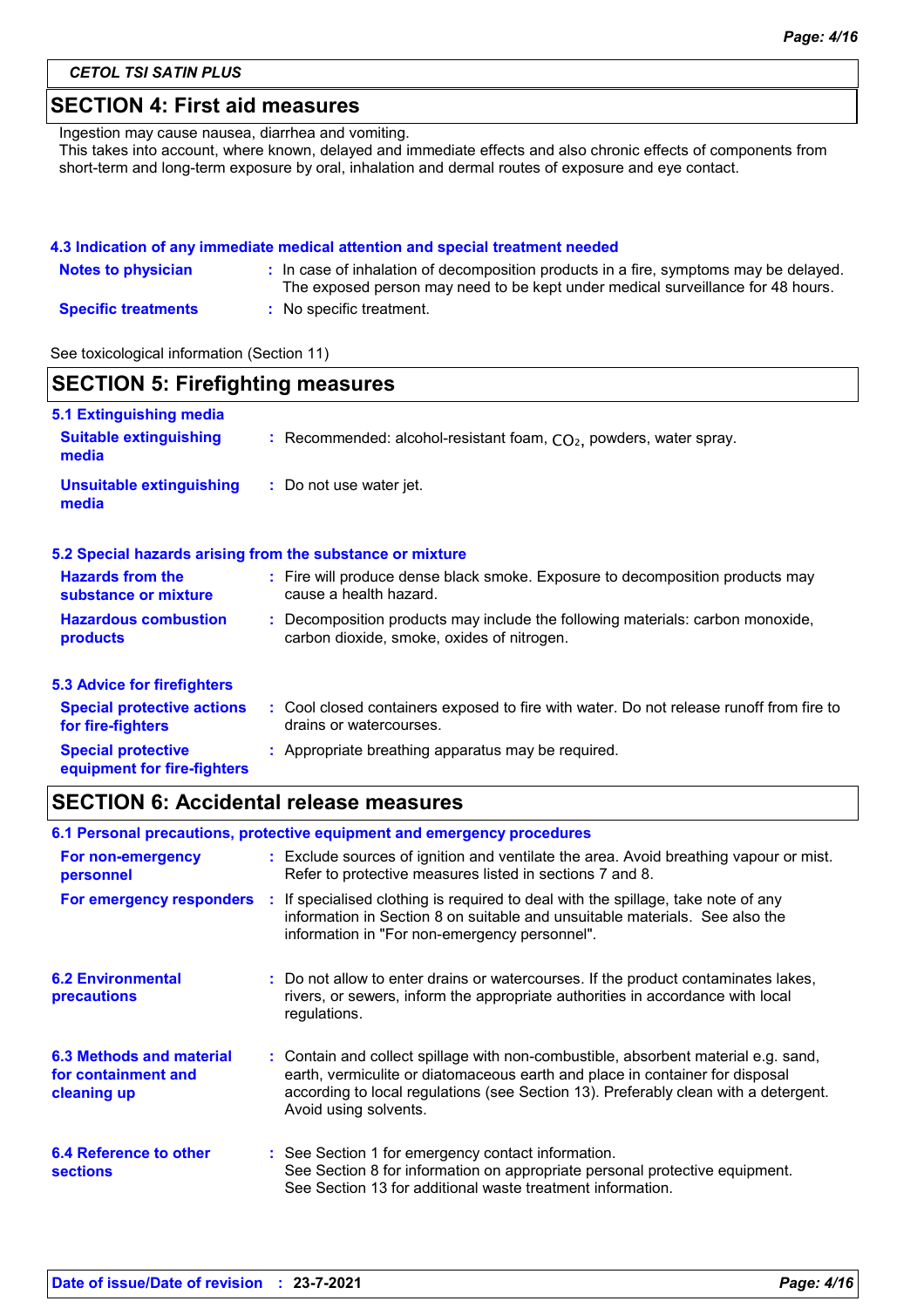## **SECTION 7: Handling and storage**

The information in this section contains generic advice and guidance. The list of Identified Uses in Section 1 should be consulted for any available use-specific information provided in the Exposure Scenario(s).

| <b>7.1 Precautions for safe</b><br>handling | : Prevent the creation of flammable or explosive concentrations of vapours in air and<br>avoid vapour concentrations higher than the occupational exposure limits.<br>In addition, the product should only be used in areas from which all naked lights and<br>other sources of ignition have been excluded. Electrical equipment should be<br>protected to the appropriate standard.<br>Mixture may charge electrostatically: always use earthing leads when transferring<br>from one container to another.<br>Operators should wear antistatic footwear and clothing and floors should be of the<br>conducting type.<br>Keep away from heat, sparks and flame. No sparking tools should be used.<br>Avoid contact with skin and eyes. Avoid the inhalation of dust, particulates, spray or<br>mist arising from the application of this mixture. Avoid inhalation of dust from<br>sanding.<br>Eating, drinking and smoking should be prohibited in areas where this material is<br>handled, stored and processed.<br>Put on appropriate personal protective equipment (see Section 8).<br>Never use pressure to empty. Container is not a pressure vessel.<br>Always keep in containers made from the same material as the original one.<br>Comply with the health and safety at work laws.<br>Do not allow to enter drains or watercourses.<br>Information on fire and explosion protection<br>Vapours are heavier than air and may spread along floors. Vapours may form<br>explosive mixtures with air. |
|---------------------------------------------|--------------------------------------------------------------------------------------------------------------------------------------------------------------------------------------------------------------------------------------------------------------------------------------------------------------------------------------------------------------------------------------------------------------------------------------------------------------------------------------------------------------------------------------------------------------------------------------------------------------------------------------------------------------------------------------------------------------------------------------------------------------------------------------------------------------------------------------------------------------------------------------------------------------------------------------------------------------------------------------------------------------------------------------------------------------------------------------------------------------------------------------------------------------------------------------------------------------------------------------------------------------------------------------------------------------------------------------------------------------------------------------------------------------------------------------------------------------------------------------------------------------|
|---------------------------------------------|--------------------------------------------------------------------------------------------------------------------------------------------------------------------------------------------------------------------------------------------------------------------------------------------------------------------------------------------------------------------------------------------------------------------------------------------------------------------------------------------------------------------------------------------------------------------------------------------------------------------------------------------------------------------------------------------------------------------------------------------------------------------------------------------------------------------------------------------------------------------------------------------------------------------------------------------------------------------------------------------------------------------------------------------------------------------------------------------------------------------------------------------------------------------------------------------------------------------------------------------------------------------------------------------------------------------------------------------------------------------------------------------------------------------------------------------------------------------------------------------------------------|

#### **7.2 Conditions for safe storage, including any incompatibilities**

Store in accordance with local regulations.

#### **Notes on joint storage**

Keep away from: oxidising agents, strong alkalis, strong acids.

#### **Additional information on storage conditions**

Observe label precautions. Store in a dry, cool and well-ventilated area. Keep away from heat and direct sunlight. Keep away from sources of ignition. No smoking. Prevent unauthorised access. Containers that have been opened must be carefully resealed and kept upright to prevent leakage.

#### **Seveso Directive - Reporting thresholds**

#### **Danger criteria**

| <b>Category</b>  | Notification and MAPP Safety report threshold<br><b>Ithreshold</b> |             |
|------------------|--------------------------------------------------------------------|-------------|
| P <sub>5</sub> c | 5000 tonne                                                         | 50000 tonne |

#### **7.3 Specific end use(s)**

**Recommendations :**

```
: Not available.
```
**Industrial sector specific : solutions** : Not available.

## **SECTION 8: Exposure controls/personal protection**

The information in this section contains generic advice and guidance. Information is provided based on typical anticipated uses of the product. Additional measures might be required for bulk handling or other uses that could significantly increase worker exposure or environmental releases.

#### **8.1 Control parameters**

#### **Occupational exposure limits**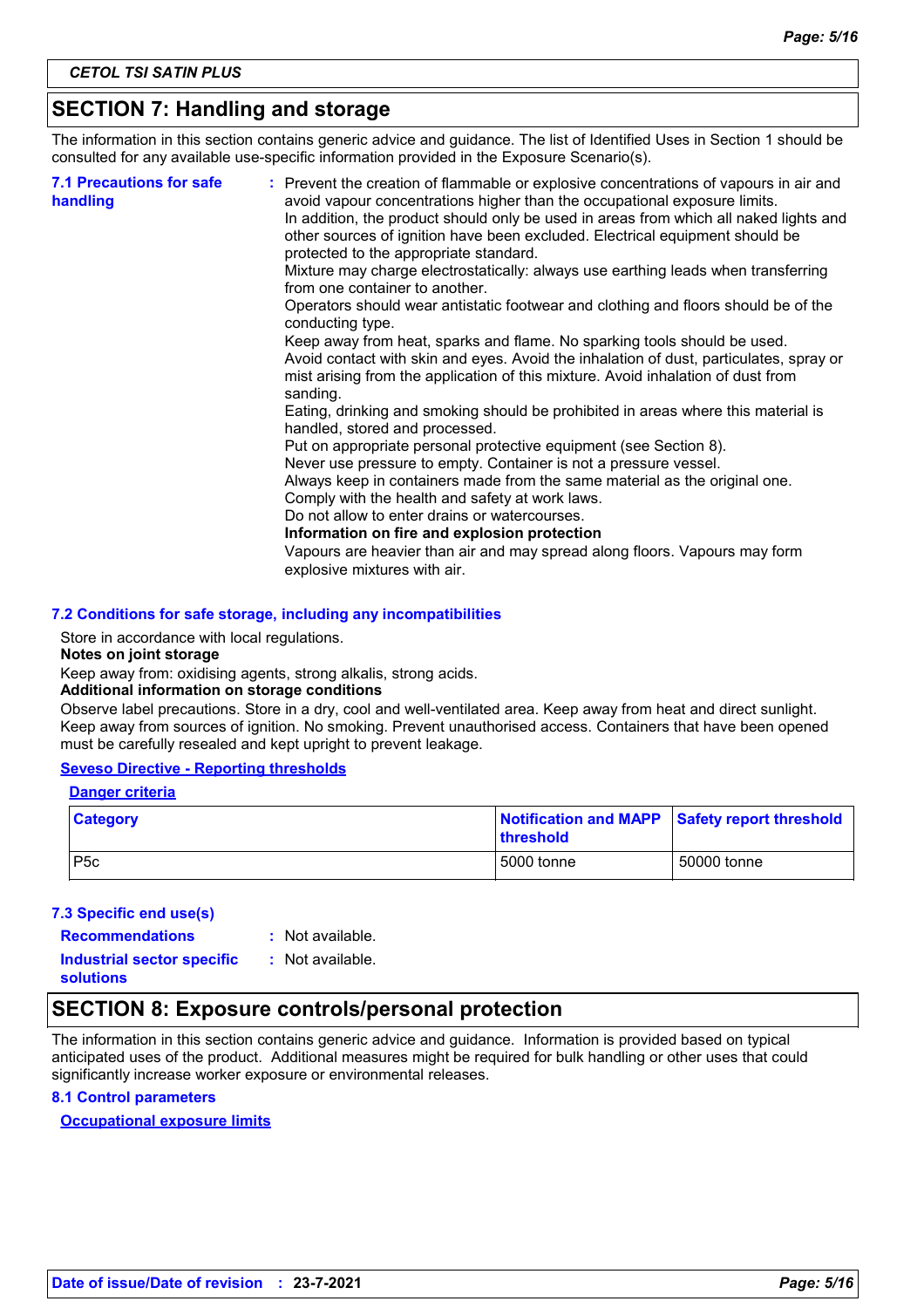## **SECTION 8: Exposure controls/personal protection**

| <b>Product/ingredient name</b>       | <b>Exposure limit values</b>                                                                                 |
|--------------------------------------|--------------------------------------------------------------------------------------------------------------|
| (2-methoxymethylethoxy)propanol      | EH40/2005 WELs (United Kingdom (UK), 1/2020). Absorbed                                                       |
|                                      | through skin.                                                                                                |
|                                      | TWA: 308 mg/m <sup>3</sup> 8 hours.                                                                          |
|                                      | TWA: 50 ppm 8 hours.                                                                                         |
| 2-ethylhexanoic acid, manganese salt | EH40/2005 WELs (United Kingdom (UK), 12/2011).                                                               |
|                                      | TWA: $0.5 \text{ mg/m}^3$ , (as Mn) 8 hours.                                                                 |
| 2-butoxyethanol                      | EH40/2005 WELs (United Kingdom (UK), 1/2020). Absorbed                                                       |
|                                      | through skin.                                                                                                |
|                                      | STEL: 50 ppm 15 minutes.                                                                                     |
|                                      | TWA: 25 ppm 8 hours.                                                                                         |
|                                      | STEL: 246 mg/m <sup>3</sup> 15 minutes.                                                                      |
|                                      | TWA: 123 mg/m <sup>3</sup> 8 hours.                                                                          |
|                                      | <b>Becommonded monitoring</b> . If this product contains ingradiants with expecure limite personal workplace |

**Recommended monitoring procedures**

**:** If this product contains ingredients with exposure limits, personal, workplace atmosphere or biological monitoring may be required to determine the effectiveness of the ventilation or other control measures and/or the necessity to use respiratory protective equipment. Reference should be made to monitoring standards, such as the following: European Standard EN 689 (Workplace atmospheres - Guidance for the assessment of exposure by inhalation to chemical agents for comparison with limit values and measurement strategy) European Standard EN 14042 (Workplace atmospheres - Guide for the application and use of procedures for the assessment of exposure to chemical and biological agents) European Standard EN 482 (Workplace atmospheres - General requirements for the performance of procedures for the measurement of chemical agents) Reference to national guidance documents for methods for the determination of hazardous substances will also be required.

#### **DNELs/DMELs**

| <b>Product/ingredient name</b>  | <b>Type</b> | <b>Exposure</b>         | <b>Value</b>           | <b>Population</b> | <b>Effects</b> |
|---------------------------------|-------------|-------------------------|------------------------|-------------------|----------------|
| (2-methoxymethylethoxy)propanol | <b>DNEL</b> | Long term Oral          | $0.33$ mg/             | General           | Systemic       |
|                                 |             |                         | kg bw/day              | population        |                |
|                                 | <b>DNEL</b> | Long term               | 37.2 mg/m <sup>3</sup> | General           | Systemic       |
|                                 |             | Inhalation              |                        | population        |                |
|                                 | <b>DNEL</b> | Long term Dermal        | $121$ mg/kg            | General           | Systemic       |
|                                 |             |                         | bw/day                 | population        |                |
|                                 | <b>DNEL</b> | Long term Dermal        | 283 mg/kg<br>bw/day    | Workers           | Systemic       |
|                                 | <b>DNEL</b> | Long term<br>Inhalation | 308 mg/ $m3$           | Workers           | Systemic       |
| 2-butoxyethanol                 | <b>DNEL</b> | Long term Oral          | $6.3$ mg/kg            | General           | Systemic       |
|                                 |             |                         | bw/day                 | population        |                |
|                                 | <b>DNEL</b> | Short term Oral         | 26.7 mg/               | General           | Systemic       |
|                                 |             |                         | kg bw/day              | population        |                |
|                                 | <b>DNEL</b> | Long term               | 59 mg/ $m3$            | General           | Systemic       |
|                                 |             | Inhalation              |                        | population        |                |
|                                 | <b>DNEL</b> | Long term Dermal        | 75 mg/kg               | General           | Systemic       |
|                                 |             |                         | bw/day                 | population        |                |
|                                 | <b>DNEL</b> | Short term Dermal       | 89 mg/kg               | General           | Systemic       |
|                                 |             |                         | bw/day                 | population        |                |
|                                 | <b>DNEL</b> | Short term Dermal       | 89 mg/kg<br>bw/day     | Workers           | Systemic       |
|                                 | <b>DNEL</b> | Long term<br>Inhalation | 98 mg/ $m3$            | Workers           | Systemic       |
|                                 | <b>DNEL</b> | Long term Dermal        | $125$ mg/kg<br>bw/day  | Workers           | Systemic       |
|                                 | <b>DNEL</b> | Short term              | 147 mg/m <sup>3</sup>  | General           | Local          |
|                                 |             | Inhalation              |                        | population        |                |
|                                 | <b>DNEL</b> | Short term              | 246 mg/m <sup>3</sup>  | Workers           | Local          |
|                                 |             | Inhalation              |                        |                   |                |
|                                 | <b>DNEL</b> | Short term              | 426 mg/ $m3$           | General           | Systemic       |
|                                 |             | Inhalation              |                        | population        |                |
|                                 | <b>DNEL</b> | Short term              | 1091 mg/               | Workers           | Systemic       |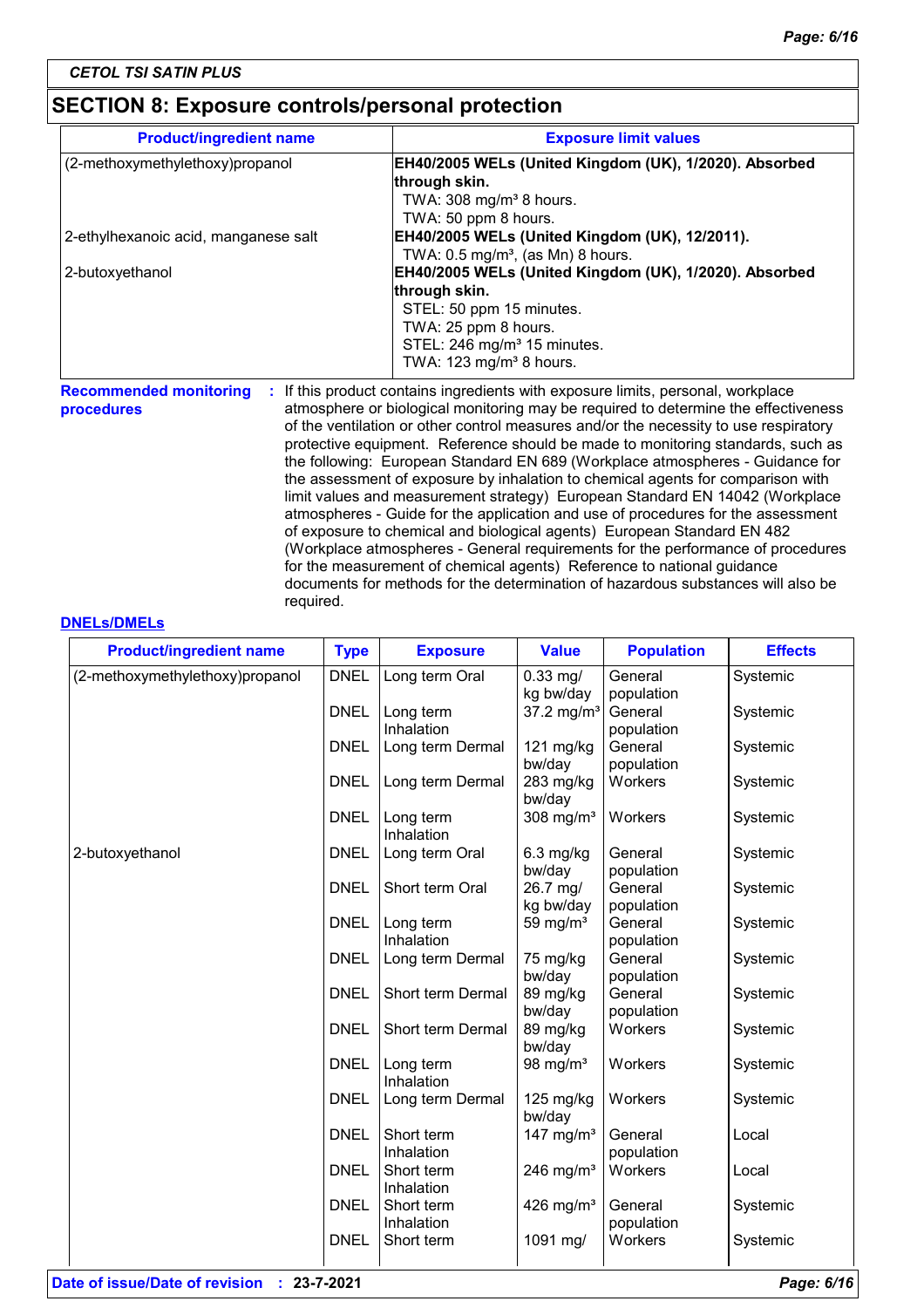## **SECTION 8: Exposure controls/personal protection**

|  | m <sup>3</sup> |  |
|--|----------------|--|
|  |                |  |

|  | No PNECs available |  |
|--|--------------------|--|
|  |                    |  |

| <b>8.2 Exposure controls</b>                      |                                                                                                                                                                                                                                                                                                                                                                                                                                                                                                                                                                                                                                                                                         |
|---------------------------------------------------|-----------------------------------------------------------------------------------------------------------------------------------------------------------------------------------------------------------------------------------------------------------------------------------------------------------------------------------------------------------------------------------------------------------------------------------------------------------------------------------------------------------------------------------------------------------------------------------------------------------------------------------------------------------------------------------------|
| <b>Appropriate engineering</b><br><b>controls</b> | : Provide adequate ventilation. Where reasonably practicable, this should be<br>achieved by the use of local exhaust ventilation and good general extraction. If<br>these are not sufficient to maintain concentrations of particulates and solvent<br>vapours below the OEL, suitable respiratory protection must be worn.                                                                                                                                                                                                                                                                                                                                                             |
| <b>Individual protection measures</b>             |                                                                                                                                                                                                                                                                                                                                                                                                                                                                                                                                                                                                                                                                                         |
| <b>Hygiene measures</b>                           | : Wash hands, forearms and face thoroughly after handling chemical products, before<br>eating, smoking and using the lavatory and at the end of the working period.<br>Appropriate techniques should be used to remove potentially contaminated clothing.<br>Wash contaminated clothing before reusing. Ensure that eyewash stations and<br>safety showers are close to the workstation location.                                                                                                                                                                                                                                                                                       |
| <b>Eye/face protection</b>                        | : Use safety eyewear designed to protect against splash of liquids.                                                                                                                                                                                                                                                                                                                                                                                                                                                                                                                                                                                                                     |
| <b>Skin protection</b>                            |                                                                                                                                                                                                                                                                                                                                                                                                                                                                                                                                                                                                                                                                                         |
| <b>Hand protection</b>                            |                                                                                                                                                                                                                                                                                                                                                                                                                                                                                                                                                                                                                                                                                         |
| <b>Gloves</b>                                     | : When prolonged or frequently repeated contact may occur, a glove with a protection<br>class of 6 (breakthrough time >480 minutes according to EN374) is recommended.<br>Recommended gloves: Viton ® or Nitrile, thickness ≥ 0.38 mm.<br>When only brief contact is expected, a glove with protection class of 2 or higher<br>(breakthrough time > 30 minutes according to EN374) is recommended.<br>Recommended gloves: Nitrile, thickness ≥ 0.12 mm.<br>Gloves should be replaced regularly and if there is any sign of damage to the glove<br>material.                                                                                                                             |
|                                                   | The performance or effectiveness of the glove may be reduced by physical/chemical<br>damage and poor maintenance.                                                                                                                                                                                                                                                                                                                                                                                                                                                                                                                                                                       |
| <b>Body protection</b>                            | : Personnel should wear antistatic clothing made of natural fibres or of high-<br>temperature-resistant synthetic fibres.                                                                                                                                                                                                                                                                                                                                                                                                                                                                                                                                                               |
| <b>Other skin protection</b>                      | : Appropriate footwear and any additional skin protection measures should be<br>selected based on the task being performed and the risks involved and should be<br>approved by a specialist before handling this product.                                                                                                                                                                                                                                                                                                                                                                                                                                                               |
| <b>Respiratory protection</b>                     | : If workers are exposed to concentrations above the exposure limit, they must use<br>appropriate, certified respirators.                                                                                                                                                                                                                                                                                                                                                                                                                                                                                                                                                               |
|                                                   | OLD LEAD-BASED PAINTS:                                                                                                                                                                                                                                                                                                                                                                                                                                                                                                                                                                                                                                                                  |
|                                                   | When surfaces are to be prepared for painting, account should be taken of the age<br>of the property and the possibility that lead-pigmented paint might be present. There<br>is a possibility that ingestion or inhalation of scrapings or dust arising from the<br>preparation work could cause health effects. As a working rule you should assume<br>that this will be the case if the age of the property is pre 1960.                                                                                                                                                                                                                                                             |
|                                                   | Where possible wet sanding or chemical stripping methods should be used with<br>surfaces of this type to avoid the creation of dust. When dry sanding cannot be<br>avoided, and effective local exhaust ventilation is not available, it is recommended<br>that a dust respirator is worn, that is approved for use with lead dusts, and its type<br>selected on the basis of the COSHH assessment, taking into account the<br>Workplace Exposure Limit for lead in air. Furthermore, steps should be taken to<br>ensure containment of the dusts created, and that all practicable measures are<br>taken to clean up thoroughly all deposits of dusts in and around the affected area. |
|                                                   | Respiratory protection in case of dust or spray mist formation. (particle filter EN143<br>type P2) Respiratory protection in case of vapour formation. (half mask with<br>combination filter A2-P2 til concentrations of 0,5 Vol%.)                                                                                                                                                                                                                                                                                                                                                                                                                                                     |
|                                                   | The current Control of Lead at Work Regulations approved code of practice should<br>be consulted for advice on protective clothing and personal hygiene precautions.                                                                                                                                                                                                                                                                                                                                                                                                                                                                                                                    |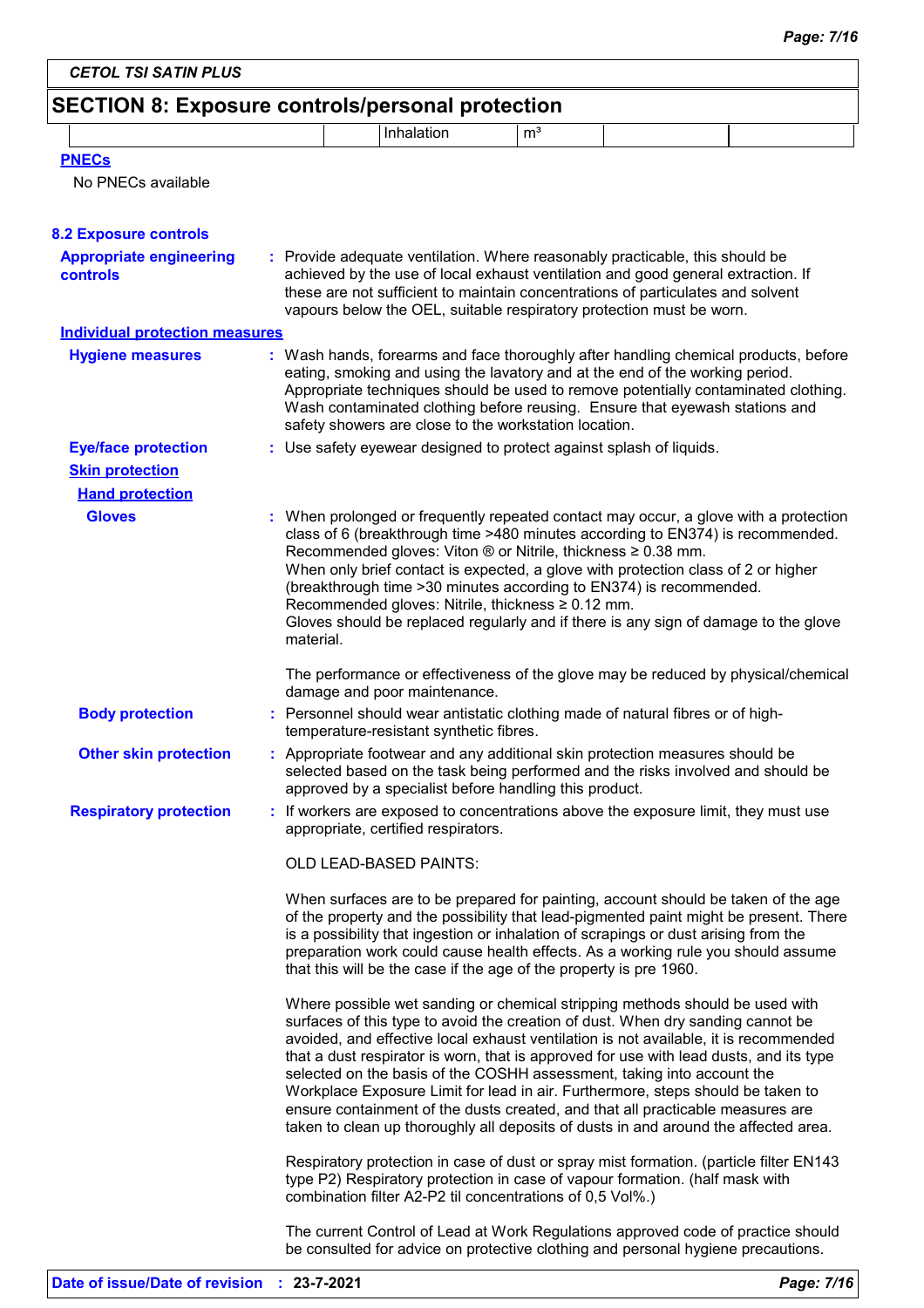#### **SECTION 8: Exposure controls/personal protection**

Care should also be taken to exclude visitors, members of the household and especially children from the affected area, during the actual work and the subsequent clean up operations. All scrapings, dust, etc. should be disposed of by the professional painting contractor as Hazardous Waste.

Extra precautions will also need to be taken when burning off old lead-based paints because fumes containing lead will be produced. It is recommended that a respirator, approved for use with particulate fumes of lead is selected on the basis of the COSHH assessment, taking into account the Workplace Exposure Limit for lead in air. Similar precautions to those given above about sanding should be taken with reference to protective clothing, disposal of scrapings and dusts, and exclusion of other personnel and especially children from the building during actual work and the subsequent clean up operations.

Avoid the inhalation of dust. Wear suitable face mask if dry sanding. Special precautions should be taken during surface preparation of pre-1960s paint surfaces over wood and metal as they may contain harmful lead.

OLD LEAD-BASED PAINTS:

When surfaces are to be prepared for painting, account should be taken of the age of the property and the possibility that lead-pigmented paint might be present. There is a possibility that ingestion or inhalation of scrapings or dust arising from the preparation work could cause health effects. As a working rule you should assume that this will be the case if the age of the property is pre 1960.

Where possible wet sanding or chemical stripping methods should be used with surfaces of this type to avoid the creation of dust. When dry sanding cannot be avoided, and effective local exhaust ventilation is not available, it is recommended that a dust respirator is worn, that is approved for use with lead dusts, and its type selected on the basis of the COSHH assessment, taking into account the Workplace Exposure Limit for lead in air. Furthermore, steps should be taken to ensure containment of the dusts created, and that all practicable measures are taken to clean up thoroughly all deposits of dusts in and around the affected area.

Respiratory protection in case of dust or spray mist formation. (particle filter EN143 type P2) Respiratory protection in case of vapour formation. (half mask with combination filter A2-P2 til concentrations of 0,5 Vol%.)

The current Control of Lead at Work Regulations approved code of practice should be consulted for advice on protective clothing and personal hygiene precautions. Care should also be taken to exclude visitors, members of the household and especially children from the affected area, during the actual work and the subsequent clean up operations. All scrapings, dust, etc. should be disposed of by the professional painting contractor as Hazardous Waste.

Extra precautions will also need to be taken when burning off old lead-based paints because fumes containing lead will be produced. It is recommended that a respirator, approved for use with particulate fumes of lead is selected on the basis of the COSHH assessment, taking into account the Workplace Exposure Limit for lead in air. Similar precautions to those given above about sanding should be taken with reference to protective clothing, disposal of scrapings and dusts, and exclusion of other personnel and especially children from the building during actual work and the subsequent clean up operations.

Avoid the inhalation of dust. Wear suitable face mask if dry sanding. Special precautions should be taken during surface preparation of pre-1960s paint surfaces over wood and metal as they may contain harmful lead.

**Environmental exposure : Do not allow to enter drains or watercourses. controls**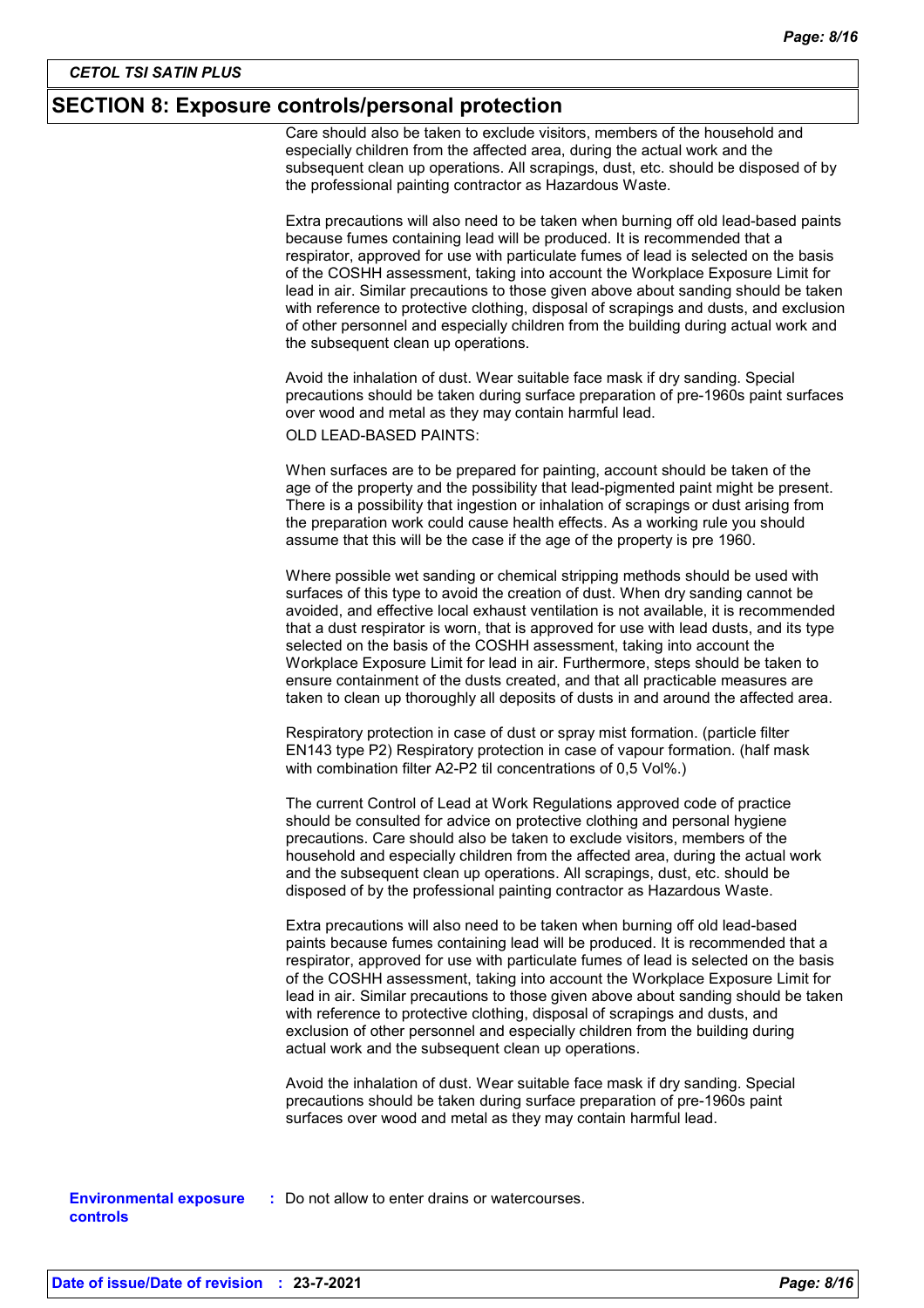## **SECTION 9: Physical and chemical properties**

## **9.1. Information on basic physical and chemical properties**

| <b>Appearance</b>                                      |                                                           |
|--------------------------------------------------------|-----------------------------------------------------------|
| <b>Physical state</b>                                  | $:$ Liquid.                                               |
| <b>Colour</b>                                          | Various: See label.                                       |
| <b>Odour</b>                                           | : Not available.                                          |
| <b>Odour threshold</b>                                 | : Not available.                                          |
| pH                                                     | : Not applicable.                                         |
| <b>Melting point/freezing point</b>                    | : Not available.                                          |
| Initial boiling point and boiling                      | $: 156^{\circ}$ C                                         |
| range                                                  |                                                           |
| <b>Flash point</b>                                     | : Closed cup: 39°C                                        |
| <b>Evaporation rate</b>                                | : Not available.                                          |
| <b>Upper/lower flammability or</b><br>explosive limits | : Not available.                                          |
| <b>Vapour pressure</b>                                 | : Not available.                                          |
| <b>Vapour density</b>                                  | : Not available.                                          |
| <b>Relative density</b>                                | : 0.901                                                   |
| <b>Solubility(ies)</b>                                 | : Insoluble in the following materials: cold water.       |
| <b>Partition coefficient: n-octanol/</b><br>water      | : Not available.                                          |
| <b>Auto-ignition temperature</b>                       | : Not available.                                          |
| <b>Decomposition temperature</b>                       | $:$ Not available.                                        |
| <b>Viscosity</b>                                       | Kinematic (room temperature): $6.1 \text{ cm}^2/\text{s}$ |
| <b>Explosive properties</b>                            | Not available.                                            |
| <b>Oxidising properties</b>                            | : Not available.                                          |
| 9.2. Other information                                 |                                                           |
| <b>Solubility in water</b>                             | : Not available.                                          |

## **SECTION 10: Stability and reactivity**

| <b>10.1 Reactivity</b>                            | : No specific test data related to reactivity available for this product or its ingredients.                                        |
|---------------------------------------------------|-------------------------------------------------------------------------------------------------------------------------------------|
| <b>10.2 Chemical stability</b>                    | : Stable under recommended storage and handling conditions (see Section 7).                                                         |
| <b>10.3 Possibility of</b><br>hazardous reactions | : Under normal conditions of storage and use, hazardous reactions will not occur.                                                   |
| <b>10.4 Conditions to avoid</b>                   | : When exposed to high temperatures may produce hazardous decomposition<br>products.                                                |
| 10.5 Incompatible materials                       | : Keep away from the following materials to prevent strong exothermic reactions:<br>oxidising agents, strong alkalis, strong acids. |
| <b>10.6 Hazardous</b><br>decomposition products   | : Decomposition products may include the following materials: carbon monoxide,<br>carbon dioxide, smoke, oxides of nitrogen.        |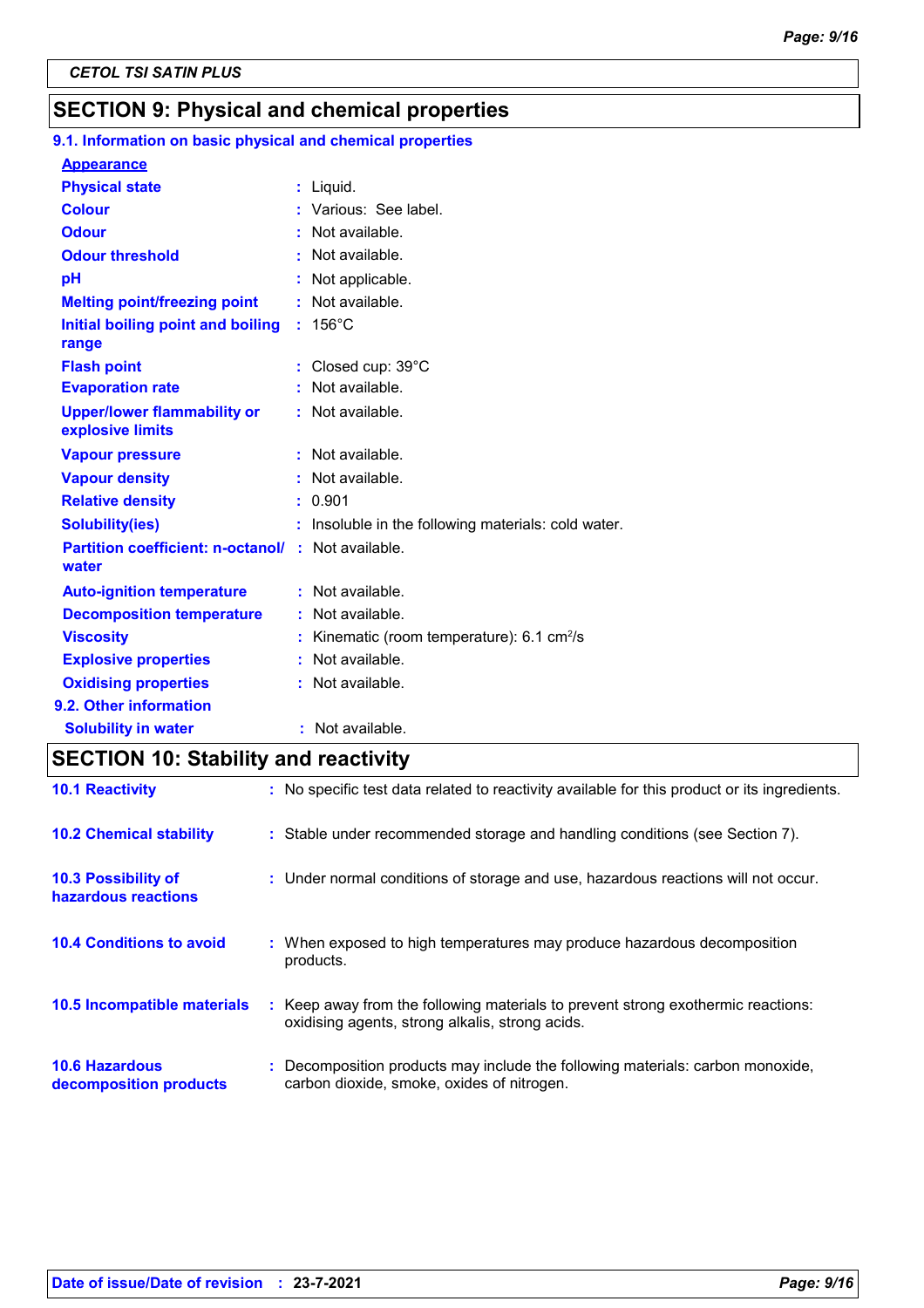## **SECTION 11: Toxicological information**

#### **11.1 Information on toxicological effects**

There are no data available on the mixture itself. The mixture has been assessed following the conventional method of the CLP Regulation (EC) No 1272/2008 and is classified for toxicological properties accordingly. See Sections 2 and 3 for details.

Exposure to component solvent vapour concentrations in excess of the stated occupational exposure limit may result in adverse health effects such as mucous membrane and respiratory system irritation and adverse effects on the kidneys, liver and central nervous system. Symptoms and signs include headache, dizziness, fatigue, muscular weakness, drowsiness and, in extreme cases, loss of consciousness.

Solvents may cause some of the above effects by absorption through the skin. Repeated or prolonged contact with the mixture may cause removal of natural fat from the skin, resulting in non-allergic contact dermatitis and absorption through the skin.

If splashed in the eyes, the liquid may cause irritation and reversible damage.

Ingestion may cause nausea, diarrhea and vomiting.

This takes into account, where known, delayed and immediate effects and also chronic effects of components from short-term and long-term exposure by oral, inhalation and dermal routes of exposure and eye contact.

#### **Acute toxicity**

| <b>Product/ingredient name</b>                                             | <b>Result</b>                 | <b>Species</b> | <b>Dose</b>            | <b>Exposure</b> |
|----------------------------------------------------------------------------|-------------------------------|----------------|------------------------|-----------------|
| Hydrocarbons, C10-C13, n-<br>alkanes, isoalkanes, cyclics,<br><2%aromatics | <b>LC50 Inhalation Vapour</b> | Rat            | 8500 mg/m <sup>3</sup> | 4 hours         |
|                                                                            | LD50 Oral                     | Rat            | $>6$ g/kg              |                 |
| (2-methoxymethylethoxy)<br>propanol                                        | LD50 Oral                     | Rat            | 5400 uL/kg             |                 |
| 2-butoxyethanol                                                            | LC50 Inhalation Gas.          | Mouse          | 700 ppm                | 7 hours         |
|                                                                            | LD50 Dermal                   | Guinea pig     | 230 uL/kg              |                 |
|                                                                            | LD50 Dermal                   | Rabbit         | 220 mg/kg              |                 |
|                                                                            | LD50 Intraperitoneal          | Mouse          | 536 mg/kg              |                 |
|                                                                            | LD50 Intraperitoneal          | Rabbit         | 220 mg/kg              |                 |
|                                                                            | LD50 Intraperitoneal          | Rat            | 220 mg/kg              |                 |
|                                                                            | LD50 Intravenous              | Mouse          | 1130 mg/kg             |                 |
|                                                                            | LD50 Intravenous              | Rabbit         | 252 mg/kg              |                 |
|                                                                            | LD50 Intravenous              | Rat            | 307 mg/kg              |                 |
|                                                                            | LD50 Oral                     | Guinea pig     | 1200 mg/kg             |                 |
|                                                                            | LD50 Oral                     | Mouse          | 1230 mg/kg             |                 |
|                                                                            | LD50 Oral                     | Mouse          | 1167 mg/kg             |                 |
|                                                                            | LD50 Oral                     | Rabbit         | 300 mg/kg              |                 |
|                                                                            | LD50 Oral                     | Rabbit         | 320 mg/kg              |                 |
|                                                                            | LD50 Oral                     | Rat            | 917 mg/kg              |                 |
|                                                                            | LD50 Oral                     | Rat            | 250 mg/kg              |                 |
|                                                                            | LD50 Route of exposure        | Mammal -       | 1500 mg/kg             |                 |
|                                                                            | unreported                    | species        |                        |                 |
|                                                                            |                               | unspecified    |                        |                 |
|                                                                            | LD50 Route of exposure        | Mouse          | 1050 mg/kg             |                 |
|                                                                            | unreported                    |                |                        |                 |
|                                                                            | LD50 Route of exposure        | Rat            | 917 mg/kg              |                 |
|                                                                            | unreported                    |                |                        |                 |
|                                                                            | LDLo Oral                     | Human          | 143 mg/kg              |                 |
|                                                                            | LDLo Oral                     | Rat            | 1500 mg/kg             |                 |
|                                                                            | <b>LDLo Subcutaneous</b>      | Mouse          | 500 mg/kg              |                 |
|                                                                            | <b>TDLo Intraperitoneal</b>   | Mammal -       | 100 mg/kg              |                 |
|                                                                            |                               | species        |                        |                 |
|                                                                            |                               | unspecified    |                        |                 |
|                                                                            | <b>TDLo Oral</b>              | Man - Male     | 132 mg/kg              |                 |
|                                                                            | <b>TDLo Oral</b>              | Rat            | 500 mg/kg              |                 |
|                                                                            | <b>TDLo Oral</b>              |                |                        |                 |
|                                                                            |                               | Woman -        | 600 mg/kg              |                 |
|                                                                            |                               | Female         |                        |                 |
|                                                                            | TDLo Oral                     | Woman -        | 7813 uL/kg             |                 |
|                                                                            |                               | Female         |                        |                 |
|                                                                            | TDLo Route of exposure        | Rat            | 250 mg/kg              |                 |
|                                                                            | unreported                    |                |                        |                 |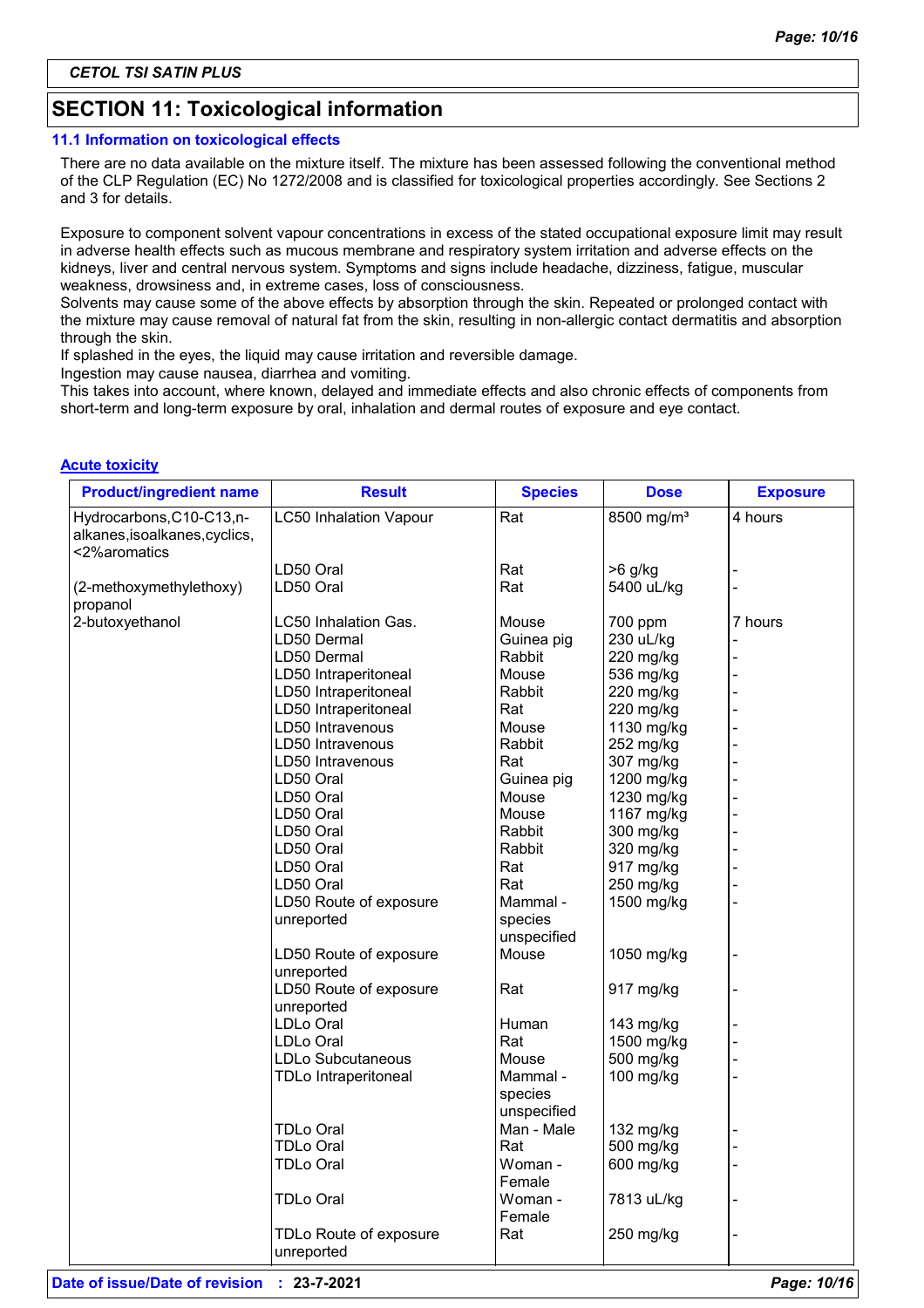## **SECTION 11: Toxicological information**

**Conclusion/Summary :** Not available.

#### **Acute toxicity estimates**

| <b>Product/ingredient name</b> | Oral (mg/<br>kg) | <b>Dermal</b><br>(mg/kg) | (gases)<br>(ppm) | (vapours)<br>(mg/l) | Inhalation Inhalation Inhalation<br>(dusts)<br>and mists)<br>(mg/l) |
|--------------------------------|------------------|--------------------------|------------------|---------------------|---------------------------------------------------------------------|
| 2-butoxyethanol                | 500              | N/A                      | N/A              | N/A                 | 0.5                                                                 |

#### **Irritation/Corrosion**

|                                     |                          | <b>Species</b> | <b>Score</b>             | <b>Exposure</b>          | <b>Observation</b> |
|-------------------------------------|--------------------------|----------------|--------------------------|--------------------------|--------------------|
| (2-methoxymethylethoxy)<br>propanol | Eyes - Mild irritant     | Human          | $\overline{\phantom{0}}$ | 8 mg                     |                    |
|                                     | Eyes - Mild irritant     | Rabbit         |                          | 124 hours 500 1 -<br>Ima |                    |
|                                     | Skin - Mild irritant     | Rabbit         |                          | $500$ mg                 |                    |
| 2-butoxyethanol                     | Eyes - Moderate irritant | Rabbit         |                          | 24 hours 100 L-<br>mg    |                    |
|                                     | Eyes - Severe irritant   | Rabbit         |                          | $100 \text{ ma}$         |                    |
|                                     | Skin - Mild irritant     | Rabbit         |                          | 500 mg                   | -                  |
| <b>Conclusion/Summary</b>           | : Not available.         |                |                          |                          |                    |

| <b>Sensitisation</b>         |                  |
|------------------------------|------------------|
| <b>Conclusion/Summary</b>    | : Not available. |
| <b>Mutagenicity</b>          |                  |
| <b>Conclusion/Summary</b>    | Not available.   |
| <b>Carcinogenicity</b>       |                  |
| <b>Conclusion/Summary</b>    | : Not available. |
| <b>Reproductive toxicity</b> |                  |
| <b>Conclusion/Summary</b>    | : Not available. |
| <b>Teratogenicity</b>        |                  |
| <b>Conclusion/Summary</b>    | : Not available. |
|                              |                  |

#### **Specific target organ toxicity (single exposure)**

| <b>Product/ingredient name</b>                                          | <b>Category</b> | <b>Route of</b><br>exposure | <b>Target organs</b> |
|-------------------------------------------------------------------------|-----------------|-----------------------------|----------------------|
| Hydrocarbons, C9-C11, n-alkanes, isoalkanes, cyclics,<br>l<2% aromatics | Category 3      |                             | l Narcotic effects   |

#### **Specific target organ toxicity (repeated exposure)**

Not available.

#### **Aspiration hazard**

| <b>Product/ingredient name</b>                                                                                                    | <b>Result</b>                                                                  |
|-----------------------------------------------------------------------------------------------------------------------------------|--------------------------------------------------------------------------------|
| Hydrocarbons, C9-C11, n-alkanes, isoalkanes, cyclics, <2%<br>Laromatics<br>Hydrocarbons, C10-C13, n-alkanes, isoalkanes, cyclics, | <b>ASPIRATION HAZARD - Category 1</b><br><b>ASPIRATION HAZARD - Category 1</b> |
| l<2%aromatics                                                                                                                     |                                                                                |

#### **Other information :**

: Not available.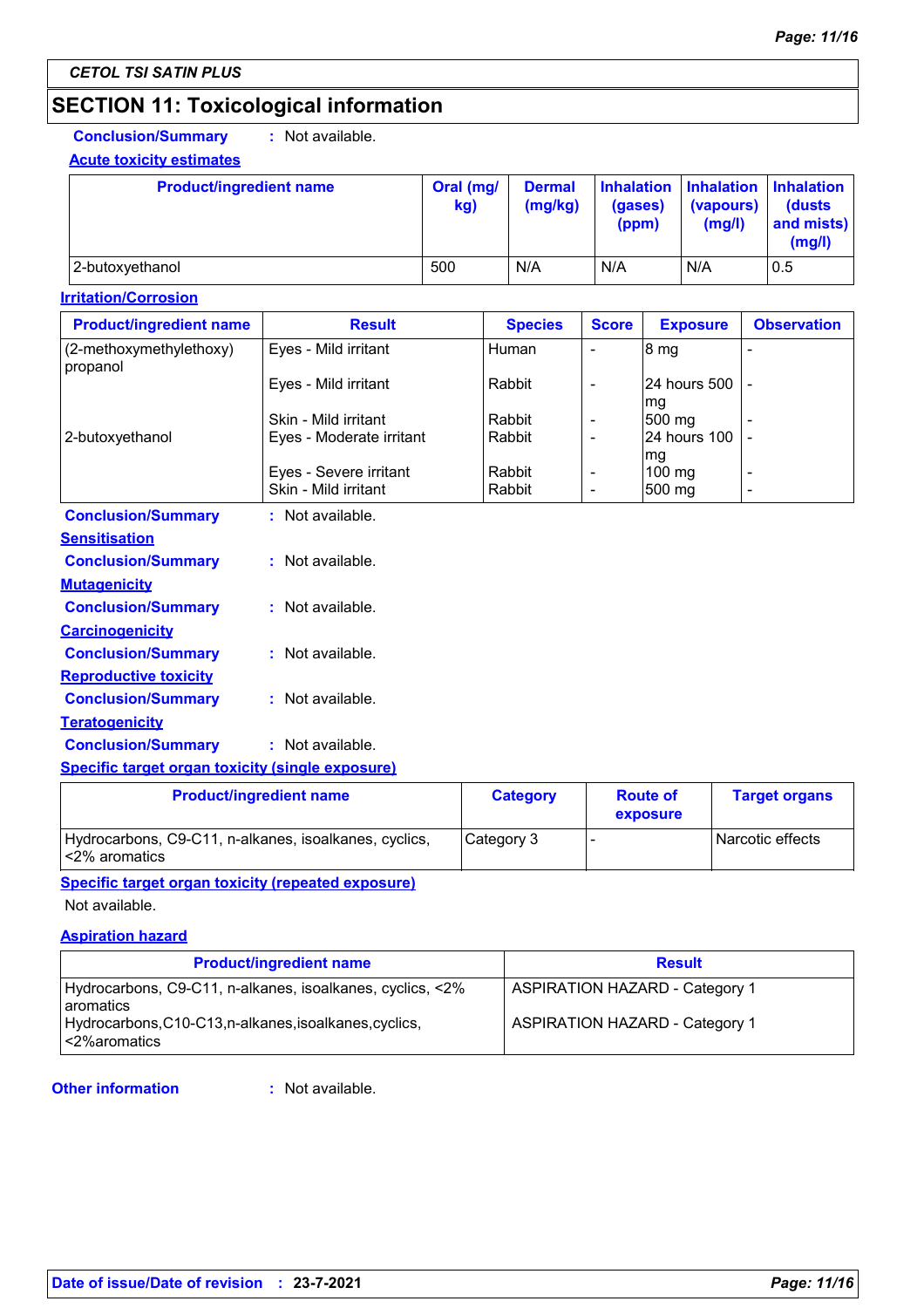## **SECTION 12: Ecological information**

#### **12.1 Toxicity**

There are no data available on the mixture itself. Do not allow to enter drains or watercourses.

The mixture has been assessed following the summation method of the CLP Regulation (EC) No 1272/2008 and is not classified as hazardous to the environment.

| <b>Product/ingredient name</b> | <b>Result</b>                                                                                                                                                                      | <b>Species</b>                                                                         | <b>Exposure</b>                                 |
|--------------------------------|------------------------------------------------------------------------------------------------------------------------------------------------------------------------------------|----------------------------------------------------------------------------------------|-------------------------------------------------|
| 2-butoxyethanol                | Acute EC50 >1000 mg/l Fresh water<br>Acute LC50 800000 µg/l Marine water<br>Acute LC50 1490000 µg/l Fresh water<br>Acute LC50 1250000 µg/l Marine water   Fish - Menidia beryllina | Daphnia - Daphnia magna<br>Crustaceans - Crangon crangon<br>Fish - Lepomis macrochirus | 148 hours<br>48 hours<br>196 hours<br>196 hours |

**Conclusion/Summary :** Not available.

#### **12.2 Persistence and degradability**

**Conclusion/Summary :** Not available.

#### **12.3 Bioaccumulative potential**

| <b>Product/ingredient name</b>                                            | $LogP_{ow}$ | <b>BCF</b> | <b>Potential</b> |
|---------------------------------------------------------------------------|-------------|------------|------------------|
| Hydrocarbons, C10-C13,n-<br>alkanes, isoalkanes, cyclics,<br><2%aromatics | ٠           | 10 to 2500 | high             |
| (2-methoxymethylethoxy)<br>propanol                                       | 0.004       |            | llow             |
| 2-ethylhexanoic acid,<br>manganese salt                                   |             | 2.96       | llow             |
| 2-butoxyethanol                                                           | 0.81        |            | llow             |

| <b>12.4 Mobility in soil</b>          |                  |
|---------------------------------------|------------------|
| <b>Soil/water partition</b>           | : Not available. |
| <b>coefficient</b> (K <sub>oc</sub> ) |                  |
| <b>Mobility</b>                       | : Not available. |

#### **12.5 Results of PBT and vPvB assessment**

This mixture does not contain any substances that are assessed to be a PBT or a vPvB.

| <b>12.6 Other adverse effects</b> | : No known significant effects or critical hazards. |
|-----------------------------------|-----------------------------------------------------|
|-----------------------------------|-----------------------------------------------------|

### **SECTION 13: Disposal considerations**

The information in this section contains generic advice and guidance. The list of Identified Uses in Section 1 should be consulted for any available use-specific information provided in the Exposure Scenario(s).

#### **13.1 Waste treatment methods**

| <b>Product</b>             |                                                                                                                                                                                                                                                                                                                                                                                                                                                                                                                                                      |
|----------------------------|------------------------------------------------------------------------------------------------------------------------------------------------------------------------------------------------------------------------------------------------------------------------------------------------------------------------------------------------------------------------------------------------------------------------------------------------------------------------------------------------------------------------------------------------------|
| <b>Methods of disposal</b> | : The generation of waste should be avoided or minimised wherever possible.<br>Disposal of this product, solutions and any by-products should at all times comply<br>with the requirements of environmental protection and waste disposal legislation<br>and any regional local authority requirements. Dispose of surplus and non-<br>recyclable products via a licensed waste disposal contractor. Waste should not be<br>disposed of untreated to the sewer unless fully compliant with the requirements of<br>all authorities with jurisdiction. |
| <b>Hazardous waste</b>     | : The classification of the product may meet the criteria for a hazardous waste.                                                                                                                                                                                                                                                                                                                                                                                                                                                                     |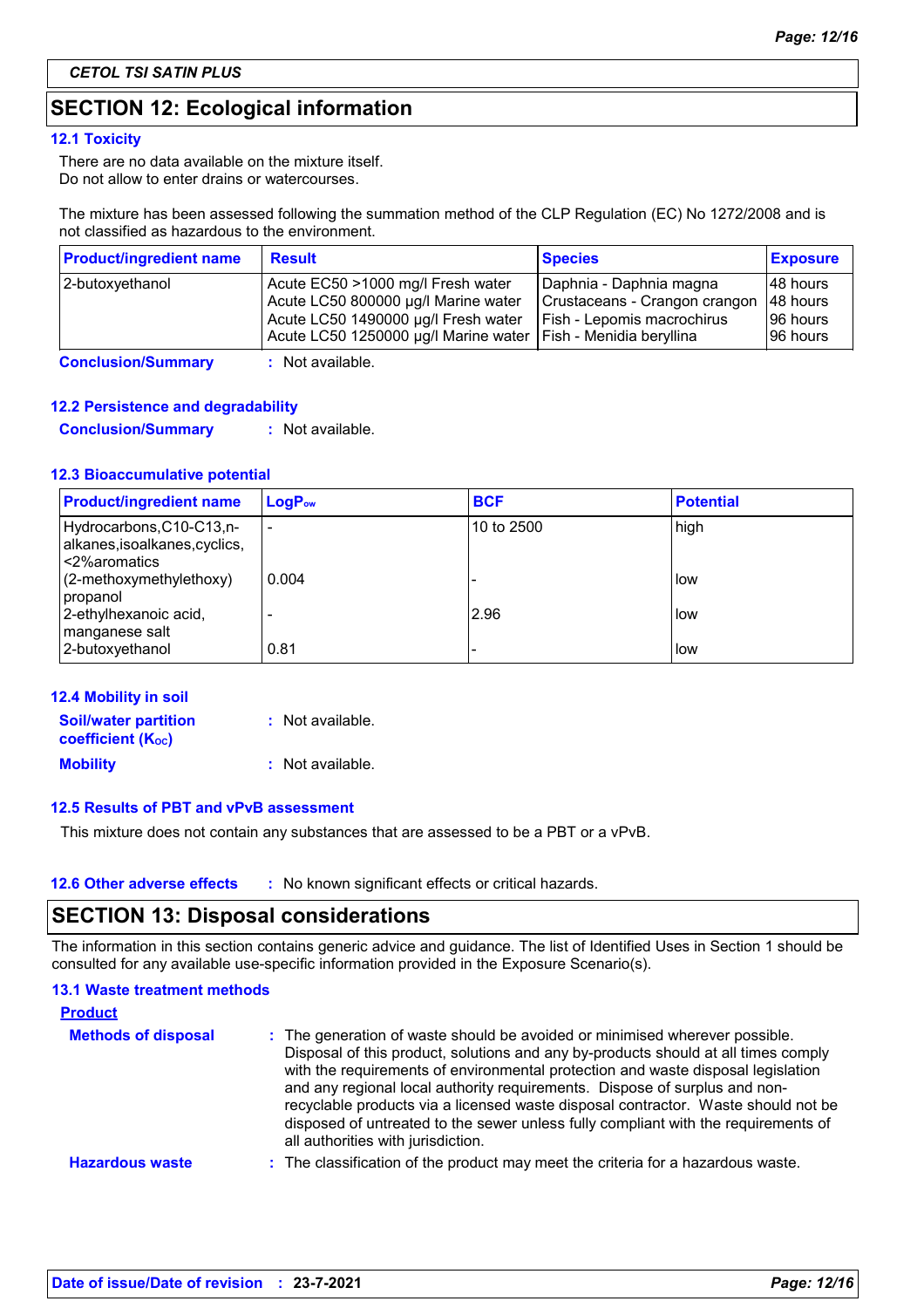## **SECTION 13: Disposal considerations**

| <b>Disposal considerations</b> | Do not allow to enter drains or watercourses.<br>Dispose of according to all federal, state and local applicable regulations.<br>If this product is mixed with other wastes, the original waste product code may no<br>longer apply and the appropriate code should be assigned.<br>For further information, contact your local waste authority.                                                                                                                                                                                                            |                                                     |
|--------------------------------|-------------------------------------------------------------------------------------------------------------------------------------------------------------------------------------------------------------------------------------------------------------------------------------------------------------------------------------------------------------------------------------------------------------------------------------------------------------------------------------------------------------------------------------------------------------|-----------------------------------------------------|
| <b>Packaging</b>               |                                                                                                                                                                                                                                                                                                                                                                                                                                                                                                                                                             |                                                     |
| <b>Methods of disposal</b>     | : The generation of waste should be avoided or minimised wherever possible. Waste<br>packaging should be recycled. Incineration or landfill should only be considered<br>when recycling is not feasible.                                                                                                                                                                                                                                                                                                                                                    |                                                     |
| <b>Disposal considerations</b> | Using information provided in this safety data sheet, advice should be obtained from<br>the relevant waste authority on the classification of empty containers.<br>Empty containers must be scrapped or reconditioned.<br>Dispose of containers contaminated by the product in accordance with local or<br>national legal provisions.                                                                                                                                                                                                                       |                                                     |
| <b>Type of packaging</b>       | European waste catalogue (EWC)                                                                                                                                                                                                                                                                                                                                                                                                                                                                                                                              |                                                     |
| <b>CEPE Paint Guidelines</b>   | 15 01 10*<br>hazardous substances                                                                                                                                                                                                                                                                                                                                                                                                                                                                                                                           | packaging containing residues of or contaminated by |
| <b>Special precautions</b>     | This material and its container must be disposed of in a safe way. Care should be<br>taken when handling emptied containers that have not been cleaned or rinsed out.<br>Empty containers or liners may retain some product residues. Vapour from product<br>residues may create a highly flammable or explosive atmosphere inside the<br>container. Do not cut, weld or grind used containers unless they have been cleaned<br>thoroughly internally. Avoid dispersal of spilt material and runoff and contact with<br>soil, waterways, drains and sewers. |                                                     |

## **SECTION 14: Transport information**

## **Information pertaining to IATA and ADN is considered not relevant since the material is not packaged in the correct approved packaging required of these methods of transport.**

|                                                       | <b>ADR</b>                                                                                                                                                                                                             | <b>IMDG</b>    |
|-------------------------------------------------------|------------------------------------------------------------------------------------------------------------------------------------------------------------------------------------------------------------------------|----------------|
| 14.1 UN number                                        | <b>UN1263</b>                                                                                                                                                                                                          | <b>UN1263</b>  |
| 14.2 UN proper<br>shipping name                       | <b>PAINT</b>                                                                                                                                                                                                           | <b>PAINT</b>   |
| <b>14.3 Transport</b><br>hazard class(es)             |                                                                                                                                                                                                                        |                |
| <b>Class</b>                                          | 3                                                                                                                                                                                                                      | 3              |
| <b>Subsidiary class</b>                               |                                                                                                                                                                                                                        |                |
| <b>14.4 Packing group</b>                             | Ш                                                                                                                                                                                                                      | Ш              |
| 14.5<br><b>Environmental</b><br>hazards               |                                                                                                                                                                                                                        |                |
| <b>Marine pollutant</b>                               | No.                                                                                                                                                                                                                    | No.            |
| <b>Marine pollutant</b><br><b>substances</b>          |                                                                                                                                                                                                                        | Not available. |
| <b>14.6 Special</b><br>precautions for<br><b>user</b> | Transport within user's premises: always<br>transport in closed containers that are upright<br>and secure. Ensure that persons transporting<br>the product know what to do in the event of an<br>accident or spillage. |                |
|                                                       |                                                                                                                                                                                                                        |                |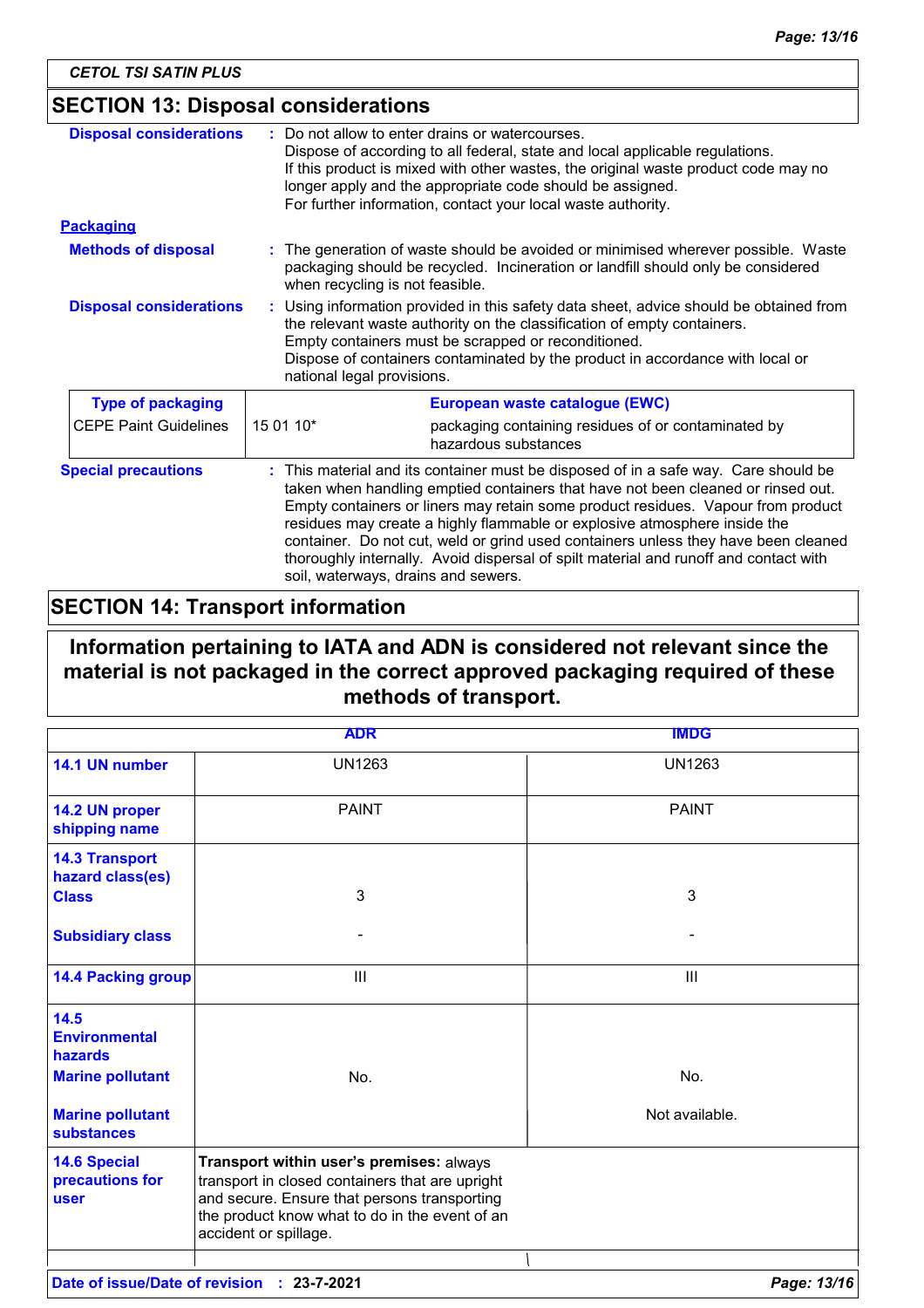*CETOL TSI SATIN PLUS*

| Information pertaining to IATA and ADN is considered not relevant since the<br>material is not packaged in the correct approved packaging required of these<br>methods of transport. |                                                                                                                                                                                                                                                                                                                |             |  |
|--------------------------------------------------------------------------------------------------------------------------------------------------------------------------------------|----------------------------------------------------------------------------------------------------------------------------------------------------------------------------------------------------------------------------------------------------------------------------------------------------------------|-------------|--|
| <b>HI/Kemler number</b>                                                                                                                                                              | 30                                                                                                                                                                                                                                                                                                             |             |  |
| <b>Emergency</b><br>schedules (EmS)                                                                                                                                                  |                                                                                                                                                                                                                                                                                                                | $F-E$ , S-E |  |
| <b>14.7 Transport in bulk</b><br>according to IMO<br><b>instruments</b>                                                                                                              | : Not applicable.                                                                                                                                                                                                                                                                                              |             |  |
| <b>Additional</b><br><b>information</b>                                                                                                                                              | Viscous liquid exception This class 3 viscous<br>Viscous liquid exception This class 3 viscous<br>liquid is not subject to regulation in packagings<br>liquid is not subject to regulation in packagings<br>up to 450 L according to $2.3.2.5$ .<br>up to 450 L according to 2.2.3.1.5.1.<br>Tunnel code (D/E) |             |  |
|                                                                                                                                                                                      | <b>SECTION 15: Regulatory information</b>                                                                                                                                                                                                                                                                      |             |  |
|                                                                                                                                                                                      | 15.1 Safety, health and environmental regulations/legislation specific for the substance or mixture                                                                                                                                                                                                            |             |  |
|                                                                                                                                                                                      | EU Regulation (EC) No. 1907/2006 (REACH)                                                                                                                                                                                                                                                                       |             |  |
|                                                                                                                                                                                      | <b>Annex XIV - List of substances subject to authorisation</b>                                                                                                                                                                                                                                                 |             |  |
| <b>Annex XIV</b>                                                                                                                                                                     |                                                                                                                                                                                                                                                                                                                |             |  |
|                                                                                                                                                                                      | None of the components are listed, or the component present is below its threshold.                                                                                                                                                                                                                            |             |  |
|                                                                                                                                                                                      | <b>Substances of very high concern</b>                                                                                                                                                                                                                                                                         |             |  |
|                                                                                                                                                                                      | None of the components are listed, or the component present is below its threshold.                                                                                                                                                                                                                            |             |  |
| <b>Annex XVII - Restrictions</b>                                                                                                                                                     | : Not applicable.                                                                                                                                                                                                                                                                                              |             |  |
| on the manufacture,<br>placing on the market                                                                                                                                         |                                                                                                                                                                                                                                                                                                                |             |  |
| and use of certain                                                                                                                                                                   |                                                                                                                                                                                                                                                                                                                |             |  |
| dangerous substances,                                                                                                                                                                |                                                                                                                                                                                                                                                                                                                |             |  |
| mixtures and articles                                                                                                                                                                |                                                                                                                                                                                                                                                                                                                |             |  |
| <b>Other EU regulations</b>                                                                                                                                                          |                                                                                                                                                                                                                                                                                                                |             |  |
| <b>VOC for Ready-for-Use</b><br><b>Mixture</b>                                                                                                                                       | : Not applicable.                                                                                                                                                                                                                                                                                              |             |  |
|                                                                                                                                                                                      | Ozone depleting substances (1005/2009/EU)                                                                                                                                                                                                                                                                      |             |  |
| Not listed.                                                                                                                                                                          |                                                                                                                                                                                                                                                                                                                |             |  |
| Not listed.                                                                                                                                                                          | Prior Informed Consent (PIC) (649/2012/EU)                                                                                                                                                                                                                                                                     |             |  |
| <b>Seveso Directive</b>                                                                                                                                                              |                                                                                                                                                                                                                                                                                                                |             |  |
| major accident hazards.                                                                                                                                                              | This product may add to the calculation for determining whether a site is within the scope of the Seveso Directive on                                                                                                                                                                                          |             |  |
| <b>International regulations</b>                                                                                                                                                     |                                                                                                                                                                                                                                                                                                                |             |  |
| Not listed.                                                                                                                                                                          | <b>Chemical Weapon Convention List Schedules I, II &amp; III Chemicals</b>                                                                                                                                                                                                                                     |             |  |
| <b>Montreal Protocol</b>                                                                                                                                                             |                                                                                                                                                                                                                                                                                                                |             |  |
| Not listed.                                                                                                                                                                          |                                                                                                                                                                                                                                                                                                                |             |  |
| Not listed.                                                                                                                                                                          | <b>Stockholm Convention on Persistent Organic Pollutants</b>                                                                                                                                                                                                                                                   |             |  |
| Not listed.                                                                                                                                                                          | <b>Rotterdam Convention on Prior Informed Consent (PIC)</b>                                                                                                                                                                                                                                                    |             |  |
|                                                                                                                                                                                      | <b>UNECE Aarhus Protocol on POPs and Heavy Metals</b>                                                                                                                                                                                                                                                          |             |  |
|                                                                                                                                                                                      |                                                                                                                                                                                                                                                                                                                |             |  |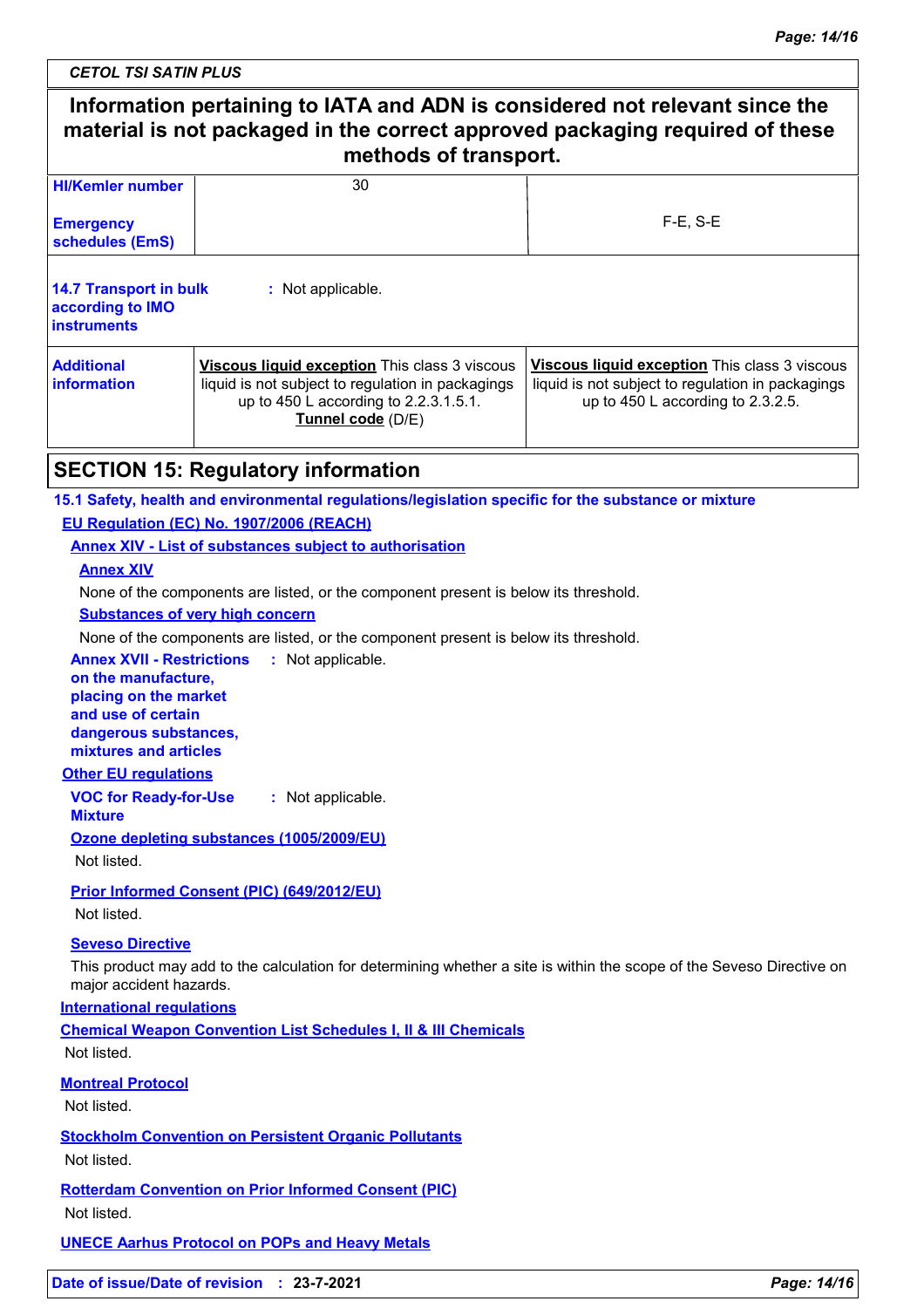## **SECTION 15: Regulatory information**

Not listed.

**15.2 Chemical safety** 

**:** No Chemical Safety Assessment has been carried out.

**assessment**

## **SECTION 16: Other information**

| <b>CEPE code</b> |
|------------------|
|------------------|

 $\nabla$  Indicates information that has changed from previously issued version.

| <b>Abbreviations and acronyms : ATE = Acute Toxicity Estimate</b><br>CLP = Classification, Labelling and Packaging Regulation [Regulation (EC) No.<br>1272/2008]<br>DMEL = Derived Minimal Effect Level<br>DNEL = Derived No Effect Level<br>EUH statement = CLP-specific Hazard statement<br>$N/A = Not available$ |
|---------------------------------------------------------------------------------------------------------------------------------------------------------------------------------------------------------------------------------------------------------------------------------------------------------------------|
|                                                                                                                                                                                                                                                                                                                     |
|                                                                                                                                                                                                                                                                                                                     |
| PBT = Persistent, Bioaccumulative and Toxic                                                                                                                                                                                                                                                                         |
| PNEC = Predicted No Effect Concentration                                                                                                                                                                                                                                                                            |
| RRN = REACH Registration Number                                                                                                                                                                                                                                                                                     |
| SGG = Segregation Group                                                                                                                                                                                                                                                                                             |
| vPvB = Very Persistent and Very Bioaccumulative                                                                                                                                                                                                                                                                     |

#### **Procedure used to derive the classification according to Regulation (EC) No. 1272/2008 [CLP/GHS]**

| <b>Classification</b> | <b>Justification</b>    |
|-----------------------|-------------------------|
| Flam. Liq. 3, H226    | l On basis of test data |
| STOT SE 3, H336       | Calculation method      |

**Full text of abbreviated H statements**

| Flammable liquid and vapour.                             |
|----------------------------------------------------------|
| Harmful if swallowed.                                    |
| May be fatal if swallowed and enters airways.            |
| Causes skin irritation.                                  |
| Causes serious eye irritation.                           |
| Toxic if inhaled.                                        |
| May cause drowsiness or dizziness.                       |
| Suspected of damaging fertility or the unborn child.     |
| May cause damage to organs through prolonged or repeated |
| exposure.                                                |
| Toxic to aquatic life with long lasting effects.         |
| Repeated exposure may cause skin dryness or cracking.    |
|                                                          |

**Full text of classifications [CLP/GHS]**

| Acute Tox, 3<br>Acute Tox, 4<br><b>Aquatic Chronic 2</b><br>Asp. Tox. 1<br>Eye Irrit. 2<br>Flam. Liq. 3<br>Repr. 2<br>Skin Irrit. 2<br>STOT RE 2<br>STOT SE 3 |                   | <b>ACUTE TOXICITY - Category 3</b><br><b>ACUTE TOXICITY - Category 4</b><br>LONG-TERM (CHRONIC) AQUATIC HAZARD - Category 2<br><b>ASPIRATION HAZARD - Category 1</b><br>SERIOUS EYE DAMAGE/EYE IRRITATION - Category 2<br>FLAMMABLE LIQUIDS - Category 3<br>REPRODUCTIVE TOXICITY - Category 2<br>SKIN CORROSION/IRRITATION - Category 2<br>SPECIFIC TARGET ORGAN TOXICITY - REPEATED<br><b>EXPOSURE - Category 2</b><br>SPECIFIC TARGET ORGAN TOXICITY - SINGLE EXPOSURE -<br>Category 3 |
|---------------------------------------------------------------------------------------------------------------------------------------------------------------|-------------------|-------------------------------------------------------------------------------------------------------------------------------------------------------------------------------------------------------------------------------------------------------------------------------------------------------------------------------------------------------------------------------------------------------------------------------------------------------------------------------------------|
| Date of printing                                                                                                                                              | $: 23 - 7 - 2021$ |                                                                                                                                                                                                                                                                                                                                                                                                                                                                                           |
| Date of issue/ Date of<br>revision                                                                                                                            | $: 23 - 7 - 2021$ |                                                                                                                                                                                                                                                                                                                                                                                                                                                                                           |
| Date of previous issue                                                                                                                                        | $: 30 - 6 - 2021$ |                                                                                                                                                                                                                                                                                                                                                                                                                                                                                           |
| <b>Version</b>                                                                                                                                                | : 18.02           |                                                                                                                                                                                                                                                                                                                                                                                                                                                                                           |
| <b>Notice to reader</b>                                                                                                                                       |                   |                                                                                                                                                                                                                                                                                                                                                                                                                                                                                           |